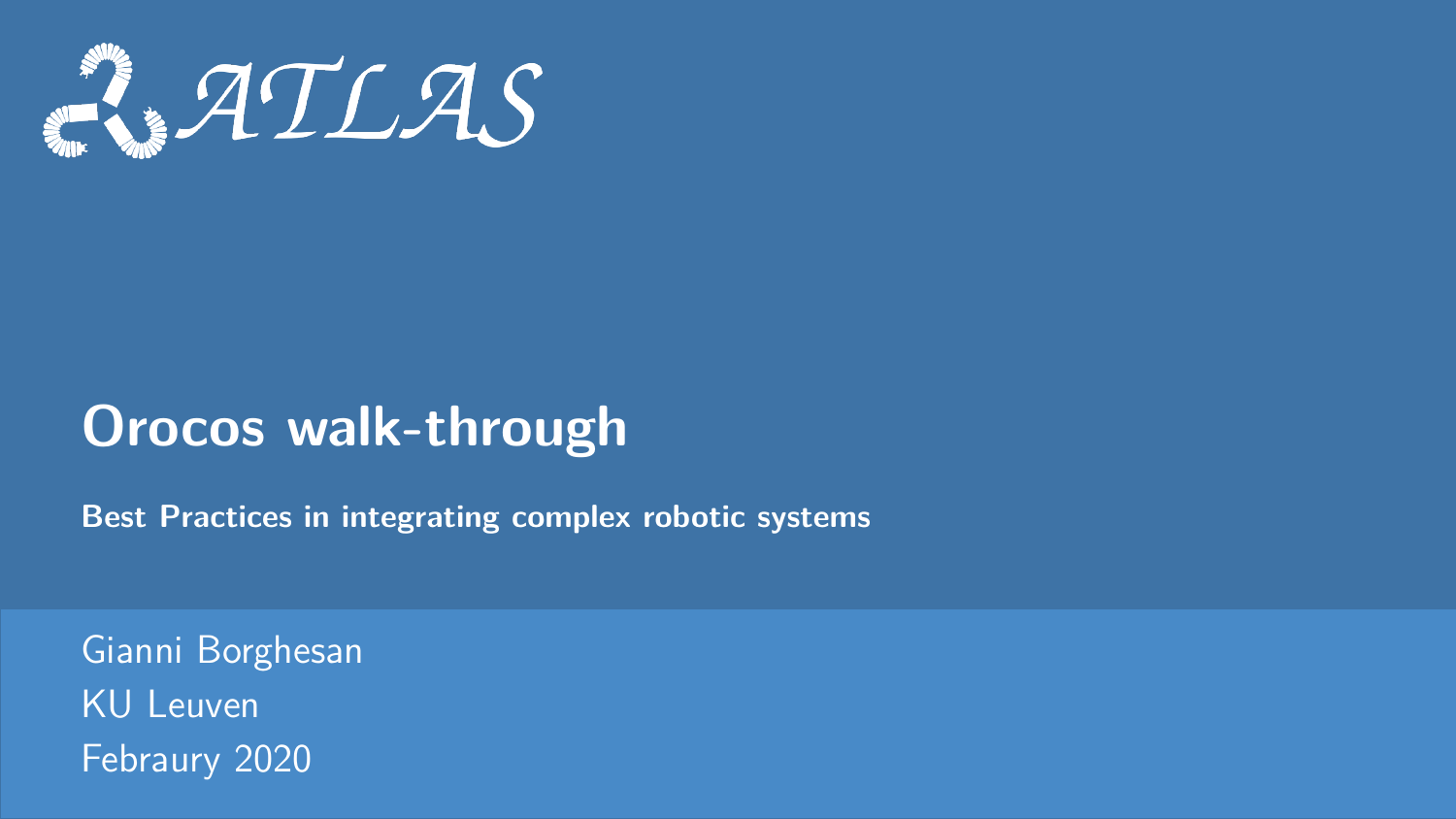#### <span id="page-1-0"></span>**Outline**

- [Preparation steps](#page-1-0)
- [Exercise 1 make a source and a sink](#page-14-0)
- [Exercise 2 Add operations to set value, Marshalling](#page-27-0)
- [Exercise 3 Basic Ros integration, streaming on topics](#page-38-0)

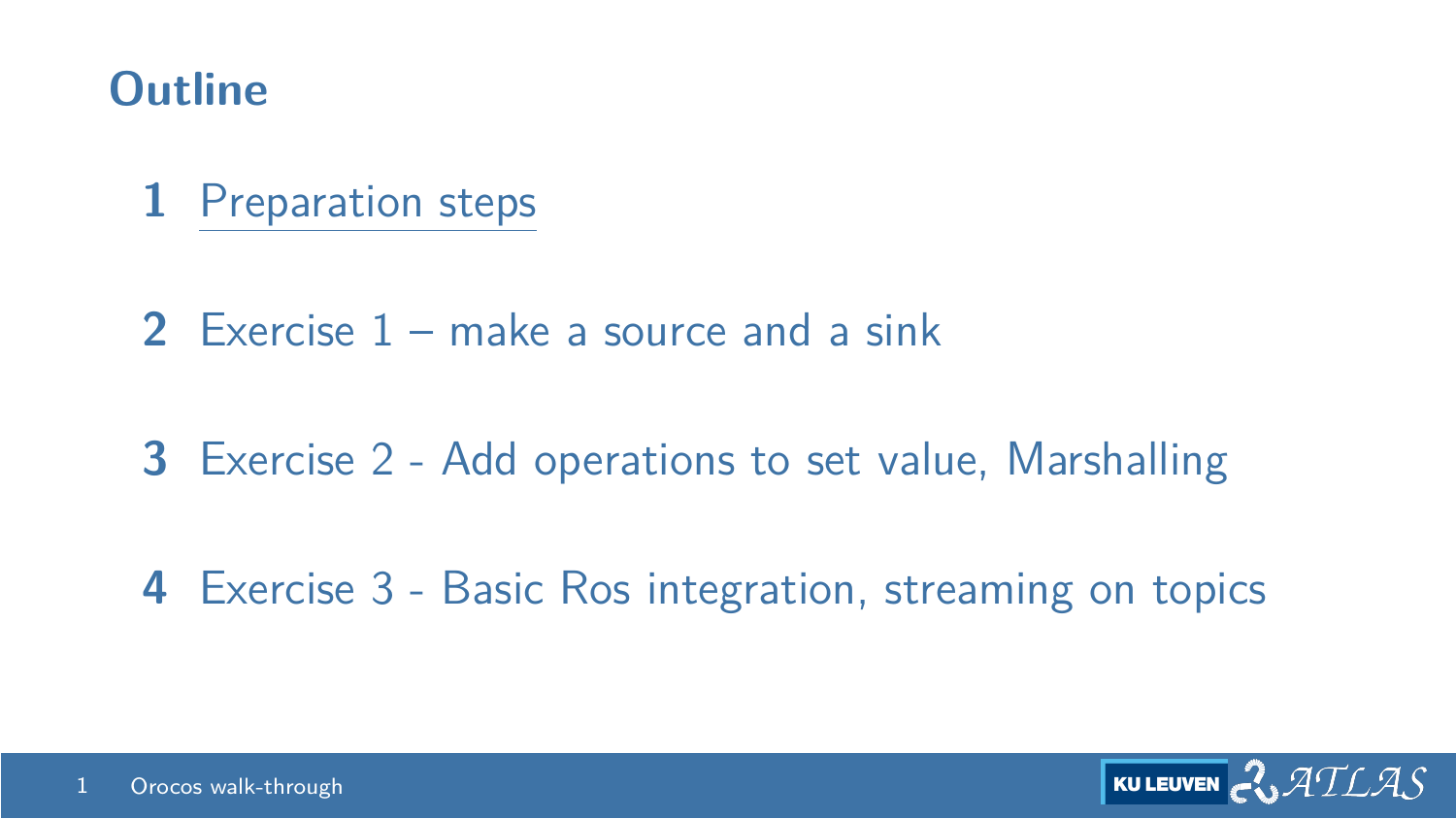## **Install the software I**

#### Install Ubuntu **16.04**

- $\blacktriangleright$  Download the ISO
- $\blacktriangleright$  Create a Bootable USB
- $\blacktriangleright$  Launch the installer and follow the instructions

#### Install extra packages

- $\blacktriangleright$  e.g. apt-get install git ssh kst
- $\blacktriangleright$  install some editor of your liking, qtcreator, kate, kdevelop...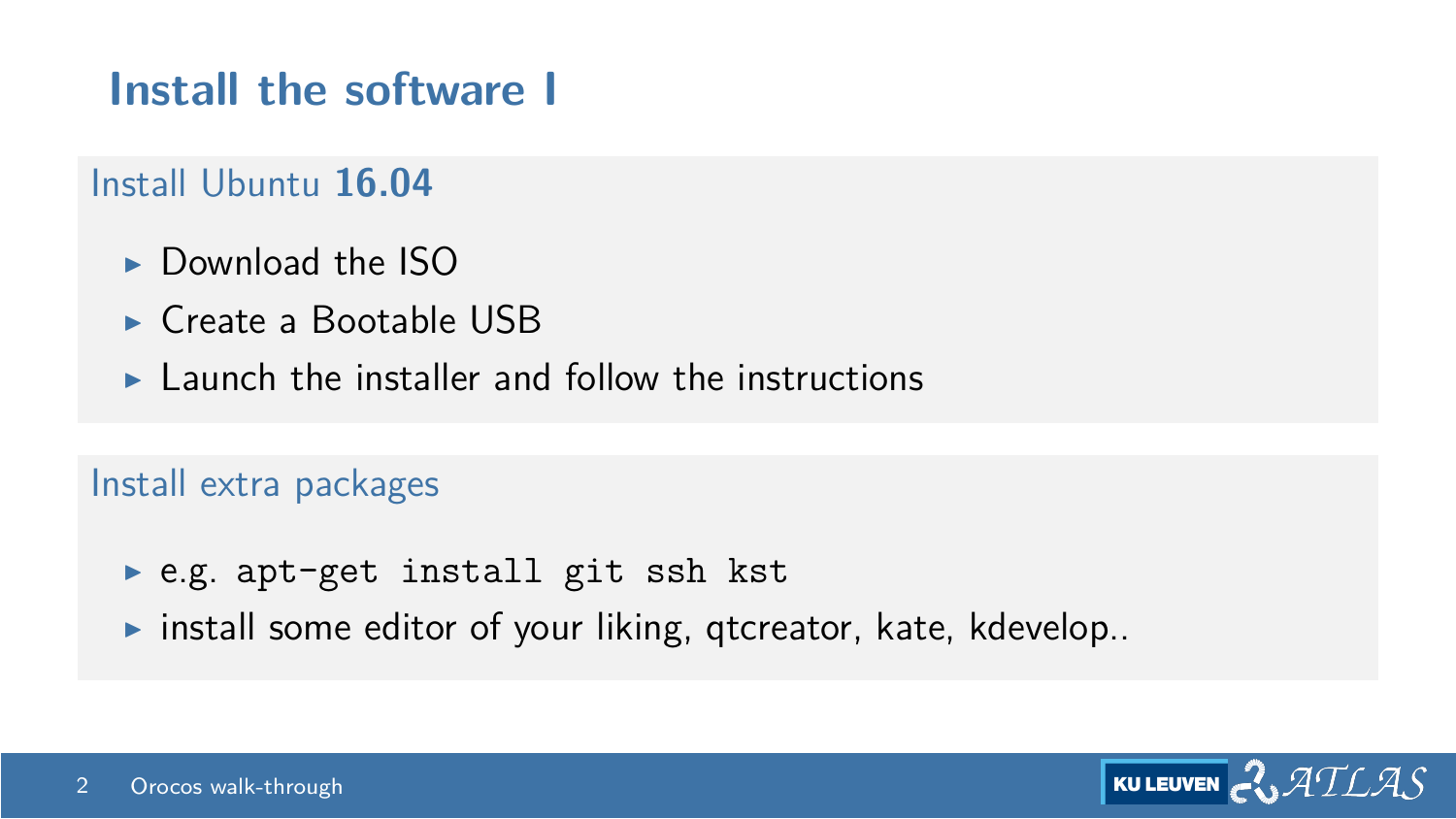## **Install the software II**

#### Install ROS Kinetic

- $\triangleright$  <http://wiki.ros.org/kinetic/Installation/Ubuntu>
- $\blacktriangleright$  choose desktop full meta-package apt-get install ros-kinetic-desktop-full
- $\triangleright$  follows all the instructions of the wiki page up to point 1.7.

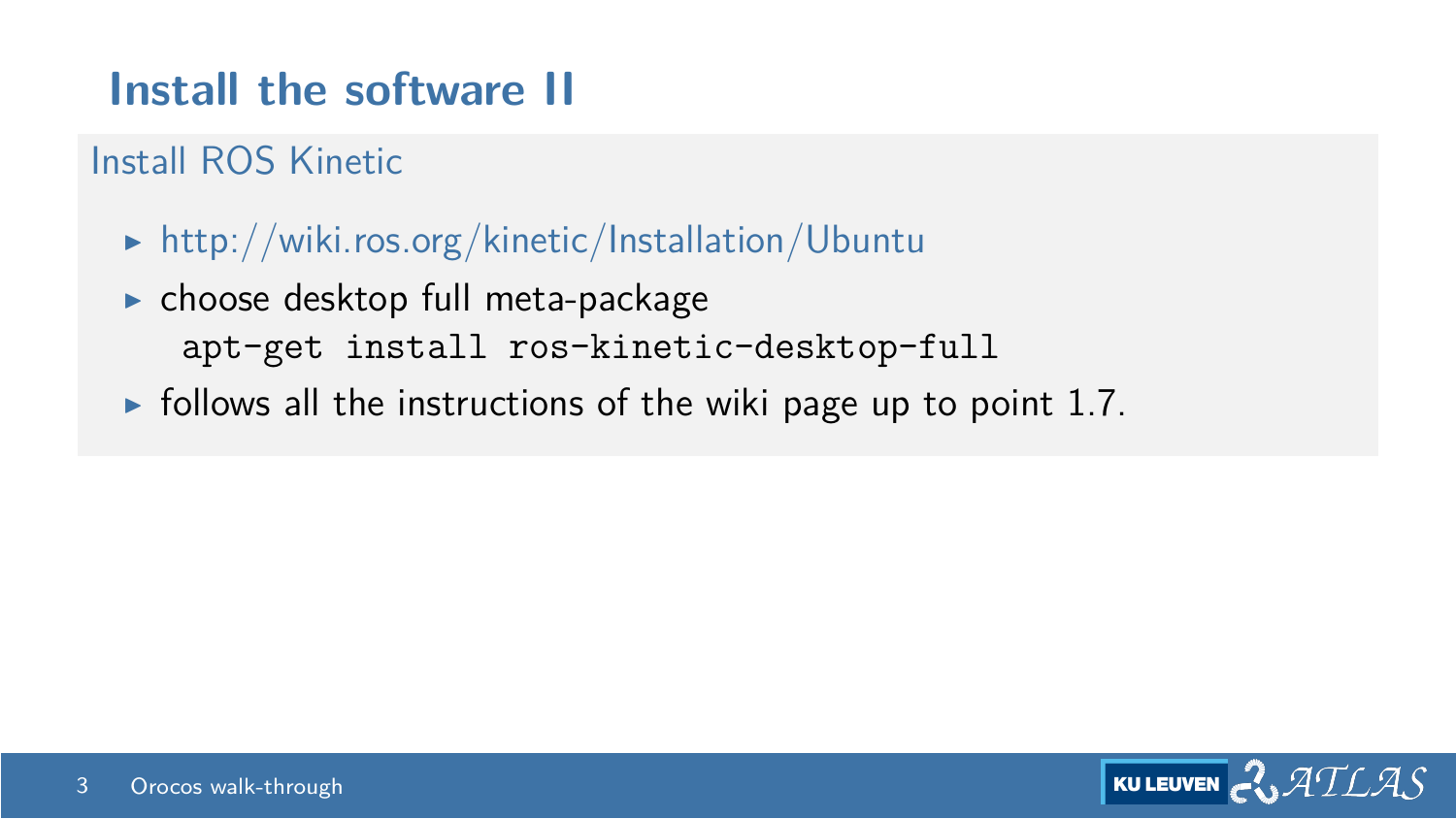#### **Install the software III**

| <b>EROS.org</b><br>About I Support I Discussion Forum I Service Status I O&A answers ros.org<br>Search:                                                                                                                                                                                                                                                                                                                                                                                                                                                                                                                                                                                                                                                                                                        | Submit |
|----------------------------------------------------------------------------------------------------------------------------------------------------------------------------------------------------------------------------------------------------------------------------------------------------------------------------------------------------------------------------------------------------------------------------------------------------------------------------------------------------------------------------------------------------------------------------------------------------------------------------------------------------------------------------------------------------------------------------------------------------------------------------------------------------------------|--------|
| Documentation<br><b>Browse Software</b><br>Download<br><b>News</b>                                                                                                                                                                                                                                                                                                                                                                                                                                                                                                                                                                                                                                                                                                                                             |        |
| kinetic/ Installation/ Ubuntu<br>ww<br>Uhuntu install of ROS Kinetic<br>Distributions                                                                                                                                                                                                                                                                                                                                                                                                                                                                                                                                                                                                                                                                                                                          |        |
| ROStratalation<br>We are building Debian packages for several Ubuntu platforms, listed below. These packages are more efficient than<br><b>ROB/Tub/Jahr</b><br>source-based builds and are our preferred installation method for Ubuntu. Note that there are also packages available<br><b>RecentOurney</b><br><b>Uburba</b><br>from Ubuntu upstream. Please see UpstreamPackages to understand the difference.<br>Ubuntu packages are built for the following distros and architectures.<br>Page<br>Immutable Page<br>Distro amd64 (386 armh)<br><b>MAY</b><br>x<br>×<br>Wily.<br><b>Atachments</b><br>×<br><b>Yardel</b> Y<br>×<br>×<br>Mora Articular<br>If you need to install from source inot recommended), glease see source (download-and-comple) installation<br><b>TRA</b><br>instructions.<br>Locie |        |
| If you rely on these packages, please support OSRF.<br>These packages are built and hosted on infrastructure maintained and gaid for by the @Coen<br>Source Robotics Foundation, a 501(c)(3) non-ordit organization. If OSRF were to receive one<br>penny for each downloaded gackage for ket two months, we could cover our annual costs to<br>manage, update, and host all of our online services. Please consider @ dorating to OSRF today.<br>Contents<br>1. Shorts instal of ROS Kinds<br>1. Indulation<br>5. Cortigues your Ulneston<br>2. Setup your sources fol-<br>3. Erd up your heat.<br>4. Installation<br><b>4. Inteller mades</b><br>4. Endorsed only<br>7. Dependencies for building pack<br><b>B. Build Sales shall as</b>                                                                     |        |
| <b>W. Tukoma</b><br>1 Installation<br>RCG Kinetic ONLY supports Wily (Ubuntu 15.10), Xenial (Ubuntu 16.04) and Jessie (Debian B) for debian packages.<br>1.1 Configure your Ubuntu repositories                                                                                                                                                                                                                                                                                                                                                                                                                                                                                                                                                                                                                |        |
| Configure your Ubuntu repositories to allow "restricted." "universe." and "multiverse." You can @ follow the Ubuntu quide<br>for instructions on doing this.                                                                                                                                                                                                                                                                                                                                                                                                                                                                                                                                                                                                                                                   |        |
| 1.2 Setup your sources.list<br>Setup your computer to accept software from packages ros.org<br>sude about "exha. "deb bite://agabases.com/con/con/ubuntu \$fiab release continuate" > /eta/<br>as Manurena, Hat, d/ran-Latent, Hat?<br>Minors Source Debs are also available<br>1.3 Set up your keys                                                                                                                                                                                                                                                                                                                                                                                                                                                                                                           |        |

sudo a po-key ady -- keyseryer 'hko://keyseryer.ubuntu.com: 80' -- recy-key C1CF6E31E6BADE886

or click here<br>Individual Package: You can also install a specific ROS package (replace underscores with dashes of the package name):

su do agt-get install ros-kinetic-PACKAGE

e.g. s u de o pr- gat i n stall r o s - kin et in - s m - a m a p i n g m

#### To find available packages, use:

apt-cache search ros-kinetic

#### 1.5 Initialize rosdep

Before you can use ROS, you will need to initialize rosdep. rosdep enables you to easily install system dependencies for source you want to compile and is required to run some core components in ROS.

sudo rondeo init rosdep update

#### 1.6 Environment setup

It's convenient if the ROS environment variables are automatically added to your bash session every time a new shell is launched:

echo "source /opt/ros/kinetic/setup.bash" >> "/.bashrc source "/.bashrc

If you have more than one ROS distribution installed, ~/.bashrc must only source the setup.bash for the version you are currently using.

If you just want to change the environment of your current shell, instead of the above you can type:

source /ost/ros/kinetic/setso.bash

If you use zsh instead of bash you need to run the following commands to set up your shell:

e h o " s o u r c e / o p t / r o a / k i n e t i c a n e t v e h r c ." / . z e h r c . source "/ sabre

#### 1.7 Dependencies for building packages

Up to now you have installed what you need to run the core ROS packages. To create and manage your own ROS workspaces, there are various tools and requirements that are distributed separately. For example, rosinstall is a frequently used command-line tool that enables you to easily download many source trees for ROS packages with one command.

To install this tool and other dependencies for building ROS packages, run:

sudo apr install python-rosinstall python-rosinstall-generator python-wetool build-essential

#### 1.8 Build farm status

The packages that you installed were built by the ROS build farm. You can check the status of individual packages 1 here.

2. Tutorials Now, to test your installation, please proceed to the ROS Tutorials.

Except where otherwise noted, the ROS wiki is licensed under the Creative Commons Attribution 3.0

Wiki: kinetic/Installation/Ubuntu (last edited 2019-07-25 00:49:39 by TulkyFoote)

**Institute Children International** 



4 [Orocos walk-through](#page-0-0) and the control of the control of the control of the control of the control of the control of the control of the control of the control of the control of the control of the control of the control of t

8B172B4F42ED6FBAB17C654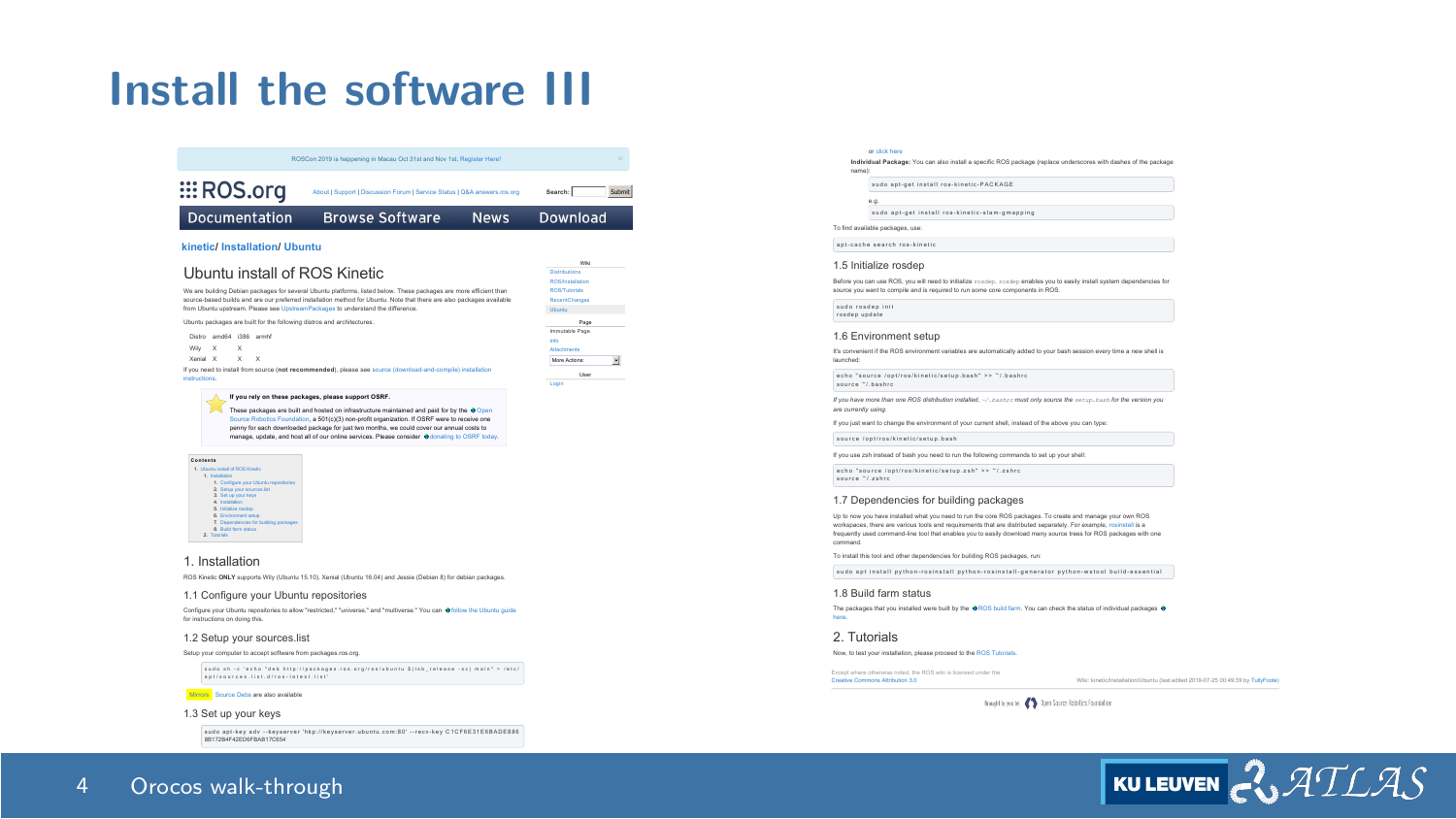#### **Install the software IV**

#### Install Orocos

 $\triangleright$  apt-get install ros-kinetic-rtt-ros-integration

Test Orocos

 $\blacktriangleright$  run deployer in a shell, and see if it works.

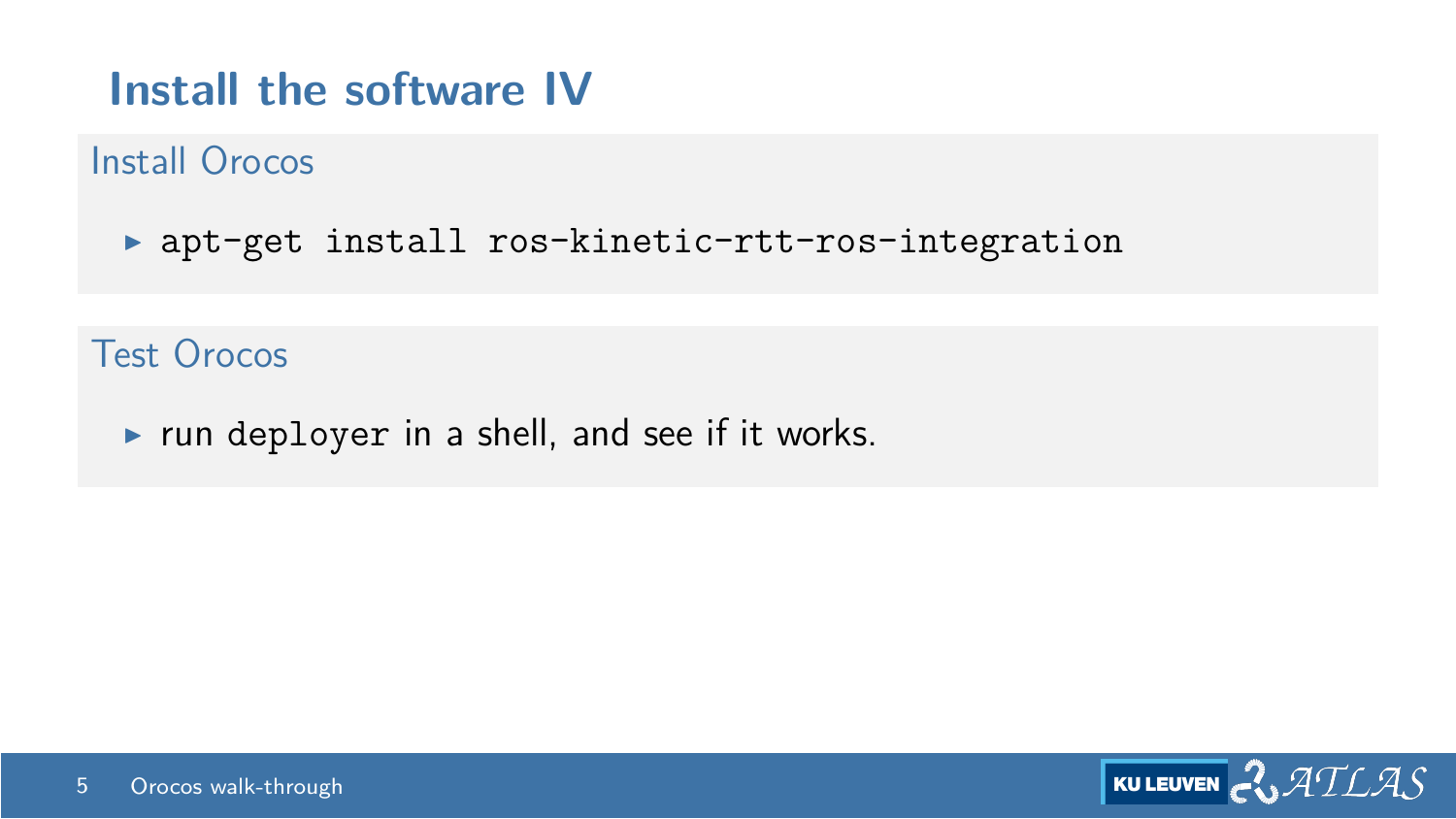## **Setup a Catkin Workspace**

We will use the ros build system, so you will need a catkin workspace to build the exercise:

- <sup>I</sup> mkdir -p ∼/ws/src
- $\blacktriangleright$  cd ∼/ws
- $\blacktriangleright$  catkin make
- $\blacktriangleright$  source devel/setup.bash

see [http://wiki.ros.org/catkin/Tutorials/create](http://wiki.ros.org/catkin/Tutorials/create_a_workspace) a workspace.

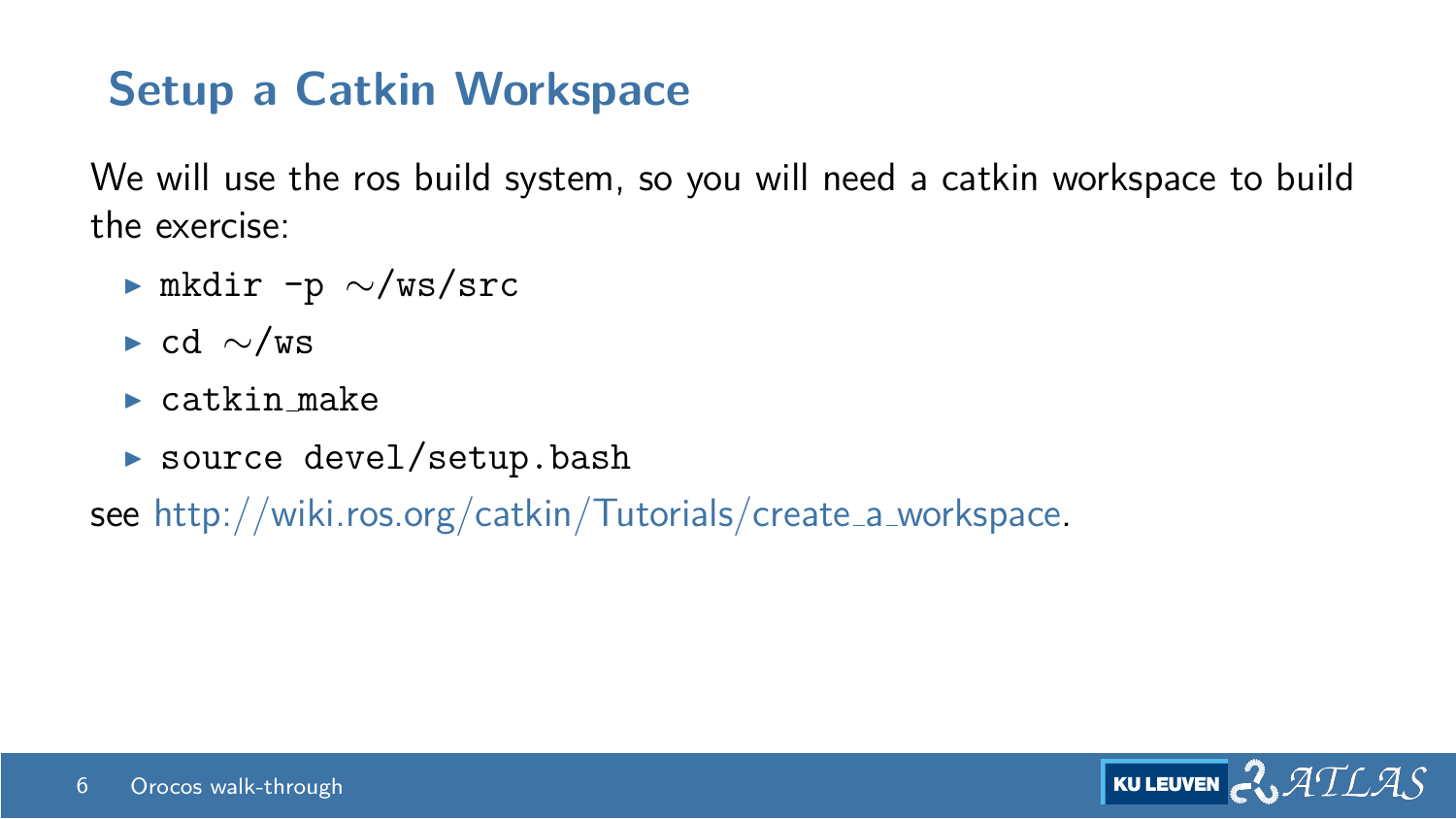## **Automatically generate an orocos package skeleton I**

Luckily, there is a command for that:orocreate-catkin-pkg Usage: orocreate-catkin-pkg [-f] [--catkin] package name [component] [plugin] [service] [typekit] [support] [empty] [cmake]

We consider only the **component** option, e.g.:

- <sup>I</sup> cd ∼/ws/src
- ▶ orocreate-catkin-pkg hello1 component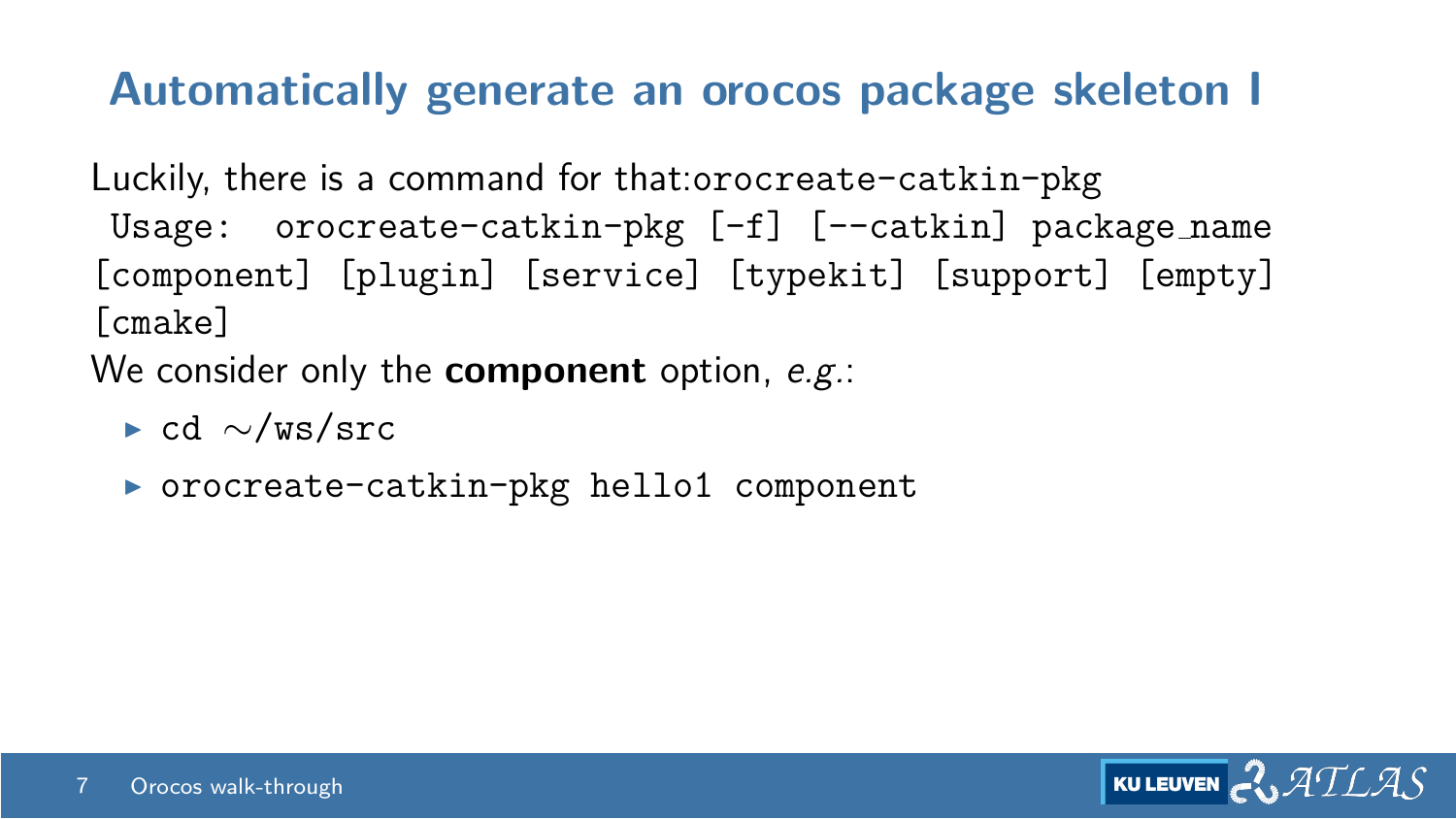## **Automatically generate an orocos package skeleton II**

#### Generated files

 $-$  hello $1/$ 

- − CM a keLi s t s . t x t
- − p ac k a ge . xml

− s r c

- $-\int M s k e L \text{ is } t s + y t$
- − h e l l o 1−component . cpp
- − h e l l o 1−component . hpp

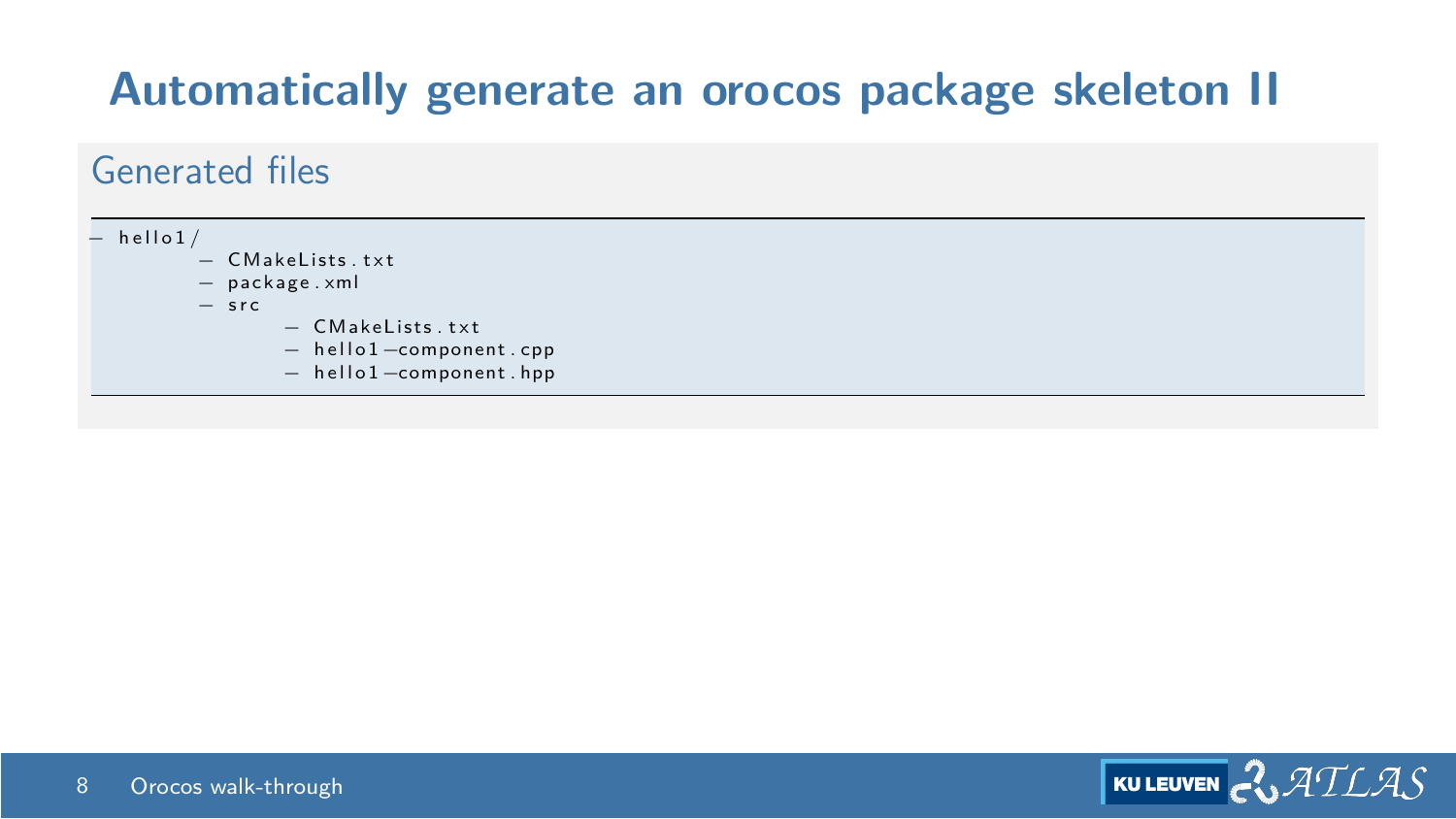## **Automatically generate an orocos package skeleton III**

#### Root CMake

```
...<br>project ( hello1 )
\dots \# Rest of the configuration is in src/
add\_subdirectory( src )
```

```
o r o c o s _ g e n e r a t e _ p a c k a g e ()
```
#### src CMake

```
...<br>orocos_component(hello1 hello1—component.hpp hello1—component.cpp)
        # ... you may add multiple source files
. . .
```
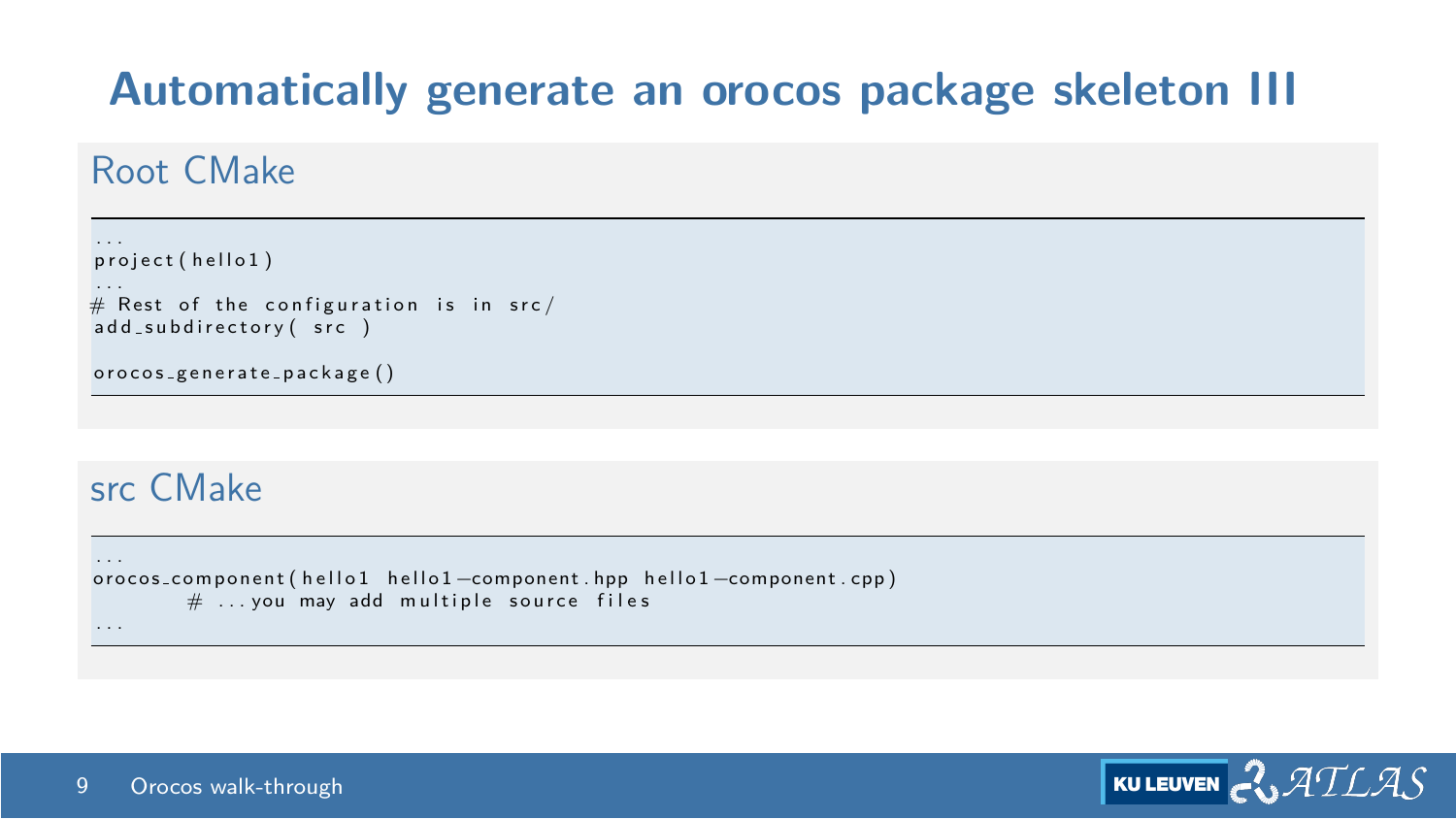## **Automatically generate an orocos package skeleton IV**

#### Header

```
# ifndef OROCOS HELLO1 COMPONENT HPP
# define OROCOS HELLO1 COMPONENT HPP
#include < <rtt /RTT. hpp>
class Hello1 : public RTT:: TaskContext{
public :
Hello1 (std :: string const& name);
bool configureHook();
bool startHook():
void updateHook();
void stopHook();
void cleanupHook ();
};
# endif
```
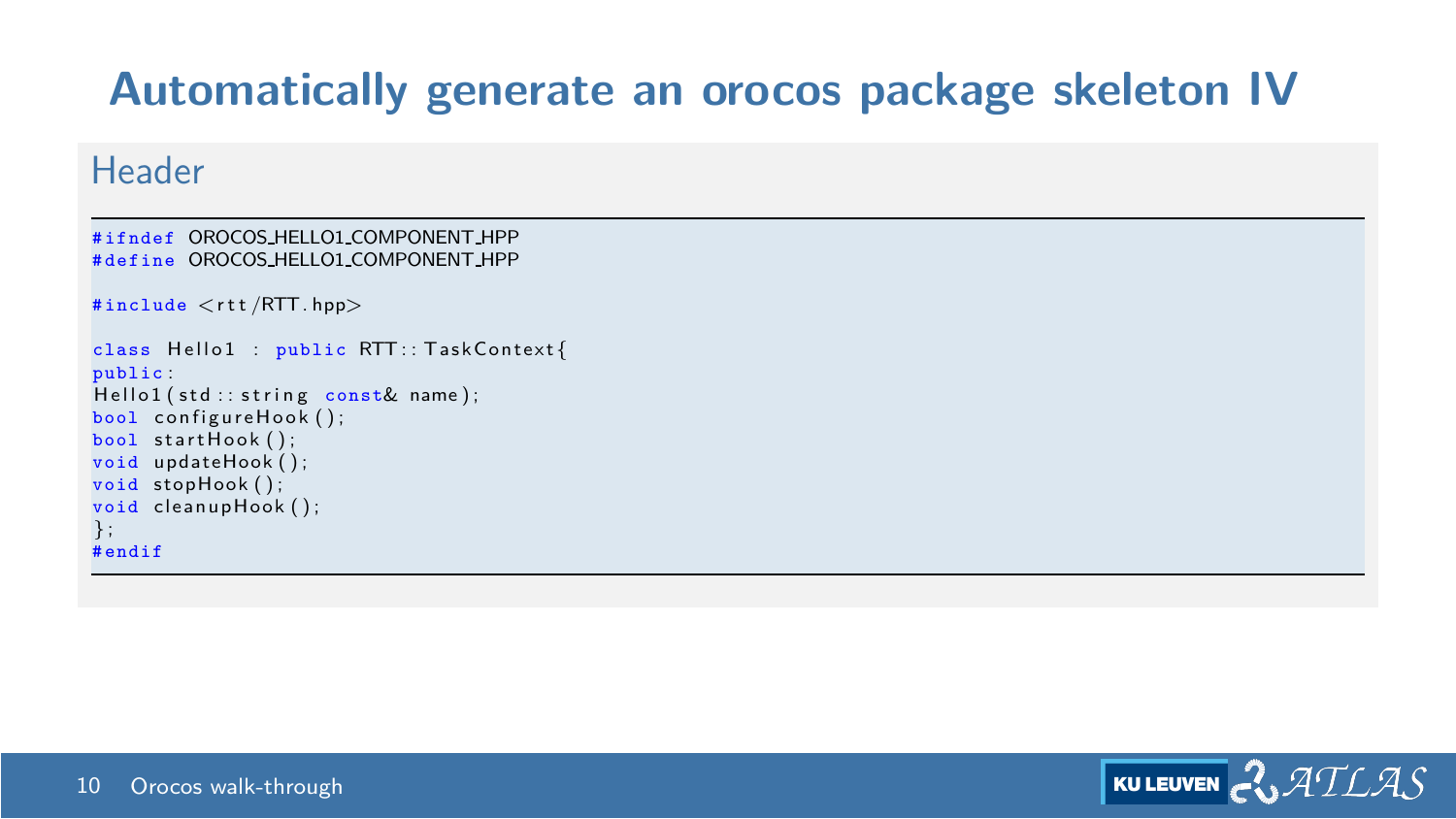## **Automatically generate an orocos package skeleton V**

#### CPP file

```
#include "hello1-component.hpp"
#include <rtt / Component . hpp>
#include \ltiostream>Hello1:: Hello1(std:: string const& name) : TaskContext(name){
         std :: count \ll "Hello1 constant, constant]}
bool Hello1 :: configureHook(){
         std :: count \ll "Hello1 configured !" << std :: end :return true ;
}
bool Hello1 :: start Hook ()std :: \text{count} \ll \text{"Hello1 started !"} \ll \text{std ::end!};return true ;
}
void Hello1 :: updateHook(){
         std:: cout << "Hello1 executes updateHook !" << std:: endl:
}
. . .
ORO CREATE COMPONENT (Hello1)
```
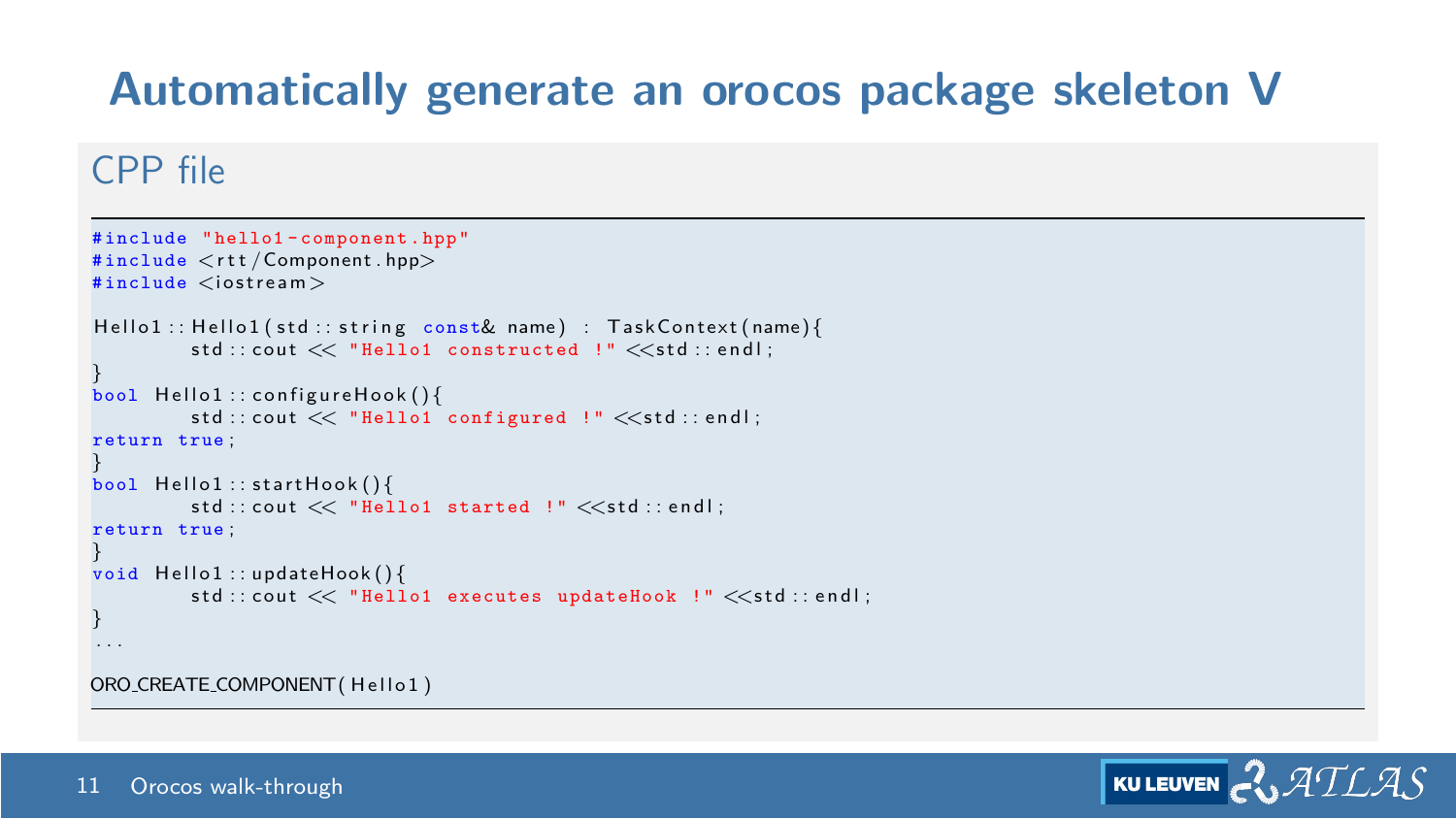## **Automatically generate an orocos package skeleton VI**

Now compile...

Just cd to the root directory, and run cakin make !

...and play with the Deployer

- $\blacktriangleright$  import ("hello1")
- $\blacktriangleright$  displayComponentTypes
- ▶ loadComponent("hello", "Hello1")
- $\blacktriangleright$  cd hello
- $\blacktriangleright$  ls
- $\triangleright$  start
- $\blacktriangleright$  trigger
- $\blacktriangleright$  stop
- $\blacktriangleright$  setPeriod (1)
- $\blacktriangleright$  start

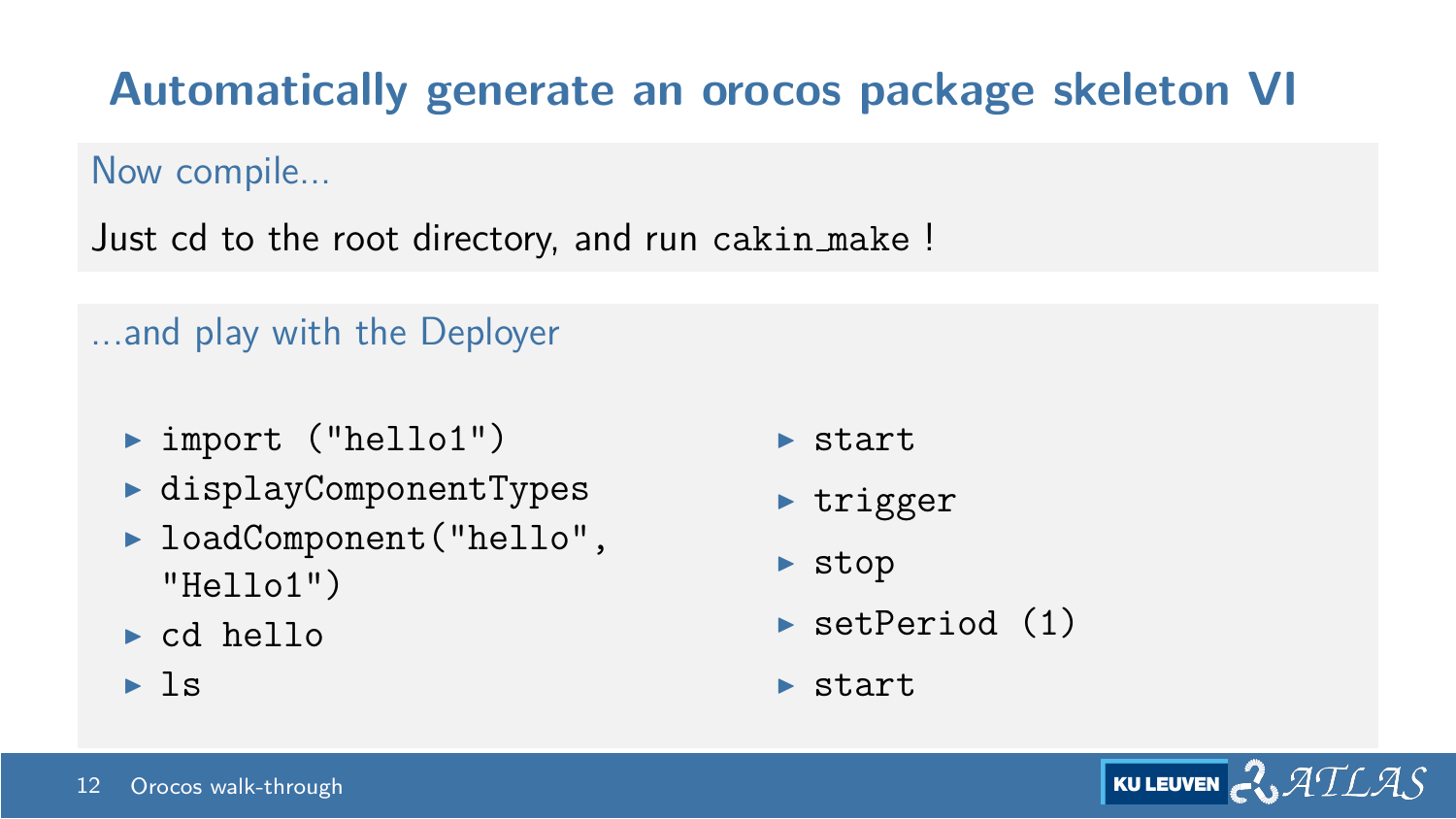#### **Inspecting components and commands**

All the properties, ports, and operations (included inherited ones) that are documented can be inspected. Try:

 $\blacktriangleright$  ls

- help name-of-component or help this
- $\blacktriangleright$  help name-of-component
- $\blacktriangleright$  help name-of-operation/service

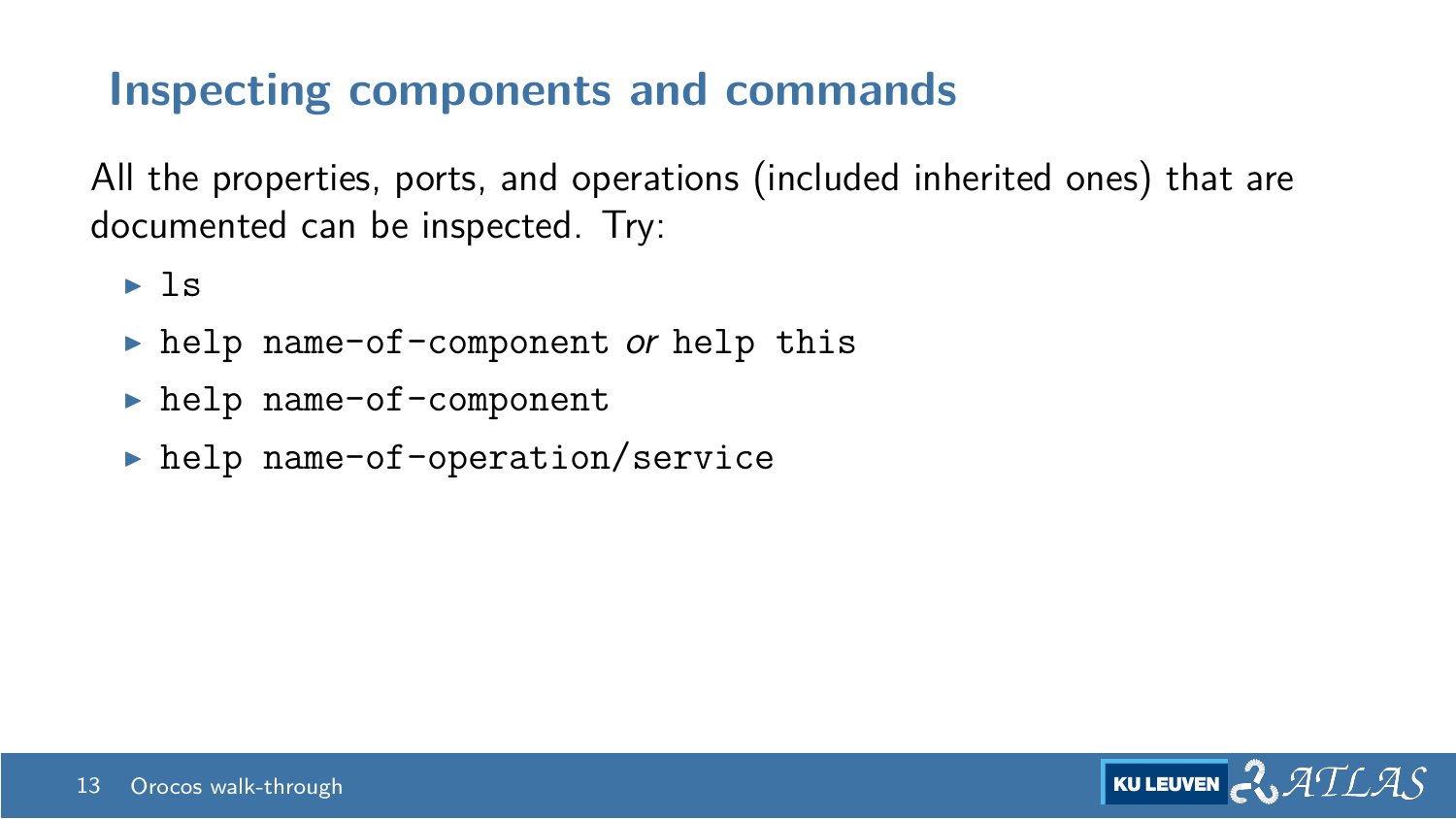#### <span id="page-14-0"></span>**Outline**

- [Preparation steps](#page-1-0)
- [Exercise 1 make a source and a sink](#page-14-0)
- [Exercise 2 Add operations to set value, Marshalling](#page-27-0)
- [Exercise 3 Basic Ros integration, streaming on topics](#page-38-0)

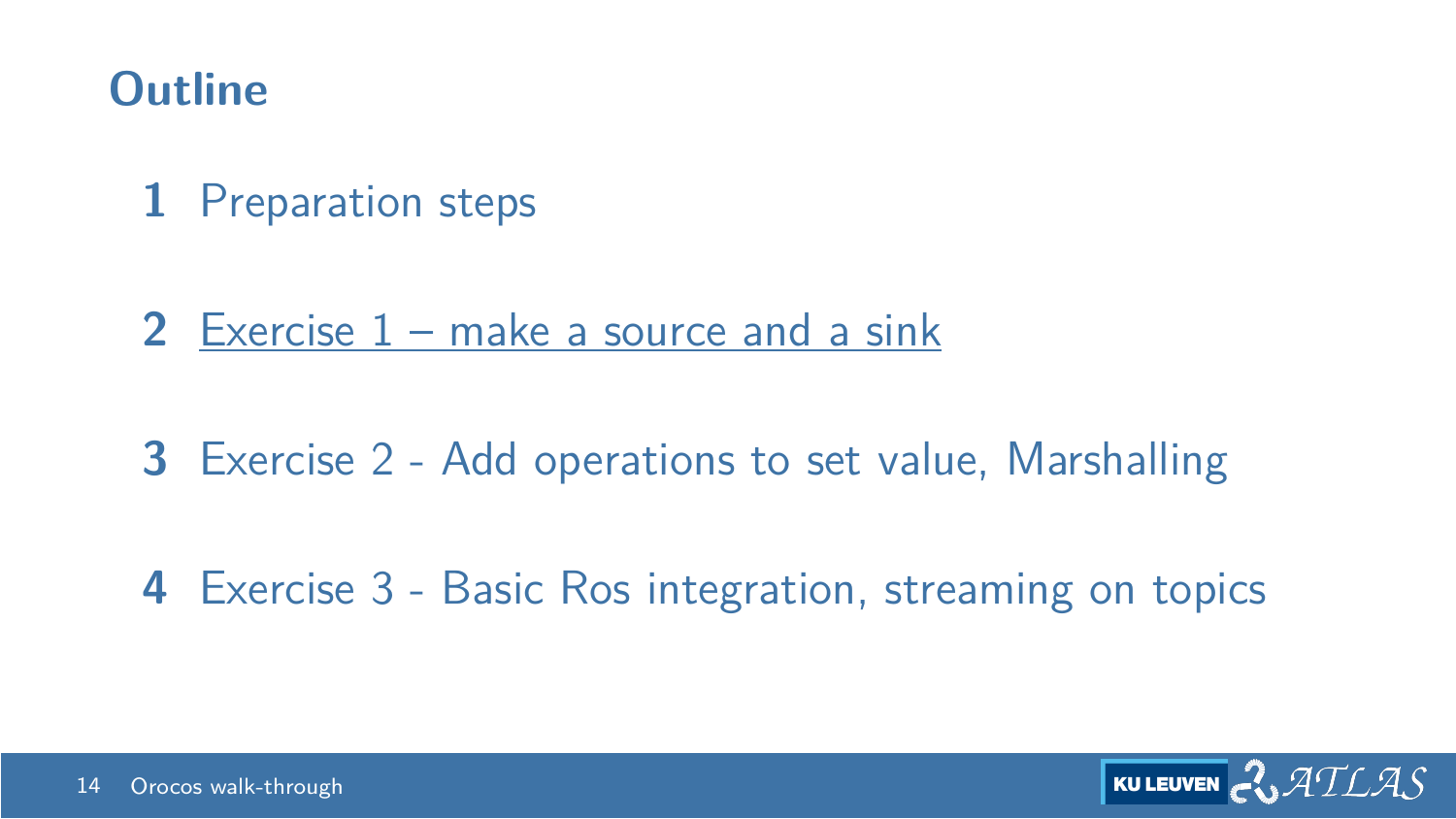## **Objectives**

- $\triangleright$  Make a component source that outputs a number
	- Value configurable from property
	- Then a time-dependent function
- $\triangleright$  Make a component sink that reads the number
	- print out if a new value arrives if periodic and async
- $\blacktriangleright$  deploy and connect ports

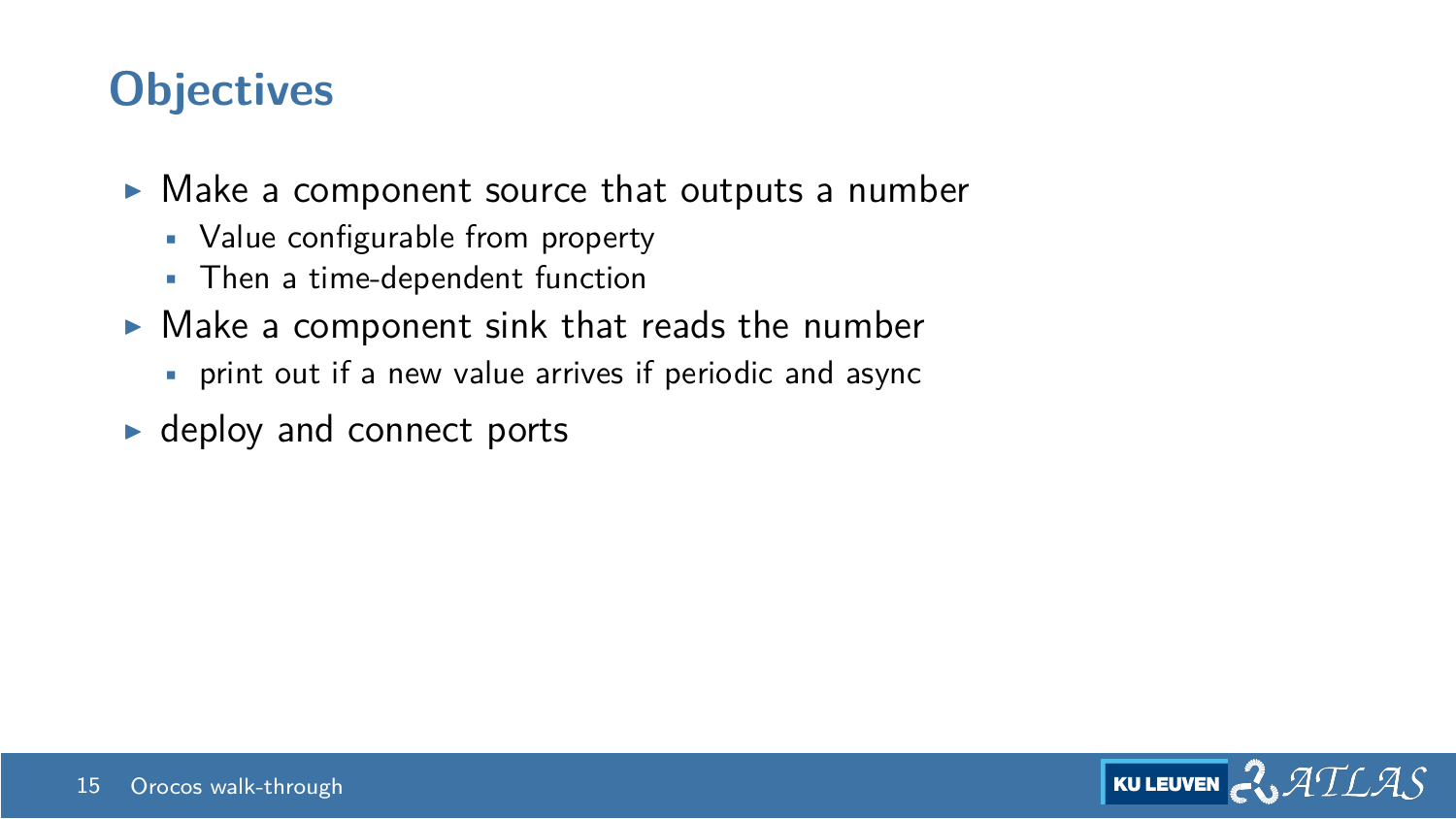#### **Preparation**

- $\blacktriangleright$  Make a new package exe1.
- $\triangleright$  Prepare the files for two components, sink and source, and modify CMakeLists.txt accordingly.
- $\blacktriangleright$  Prepare a file called start.ops.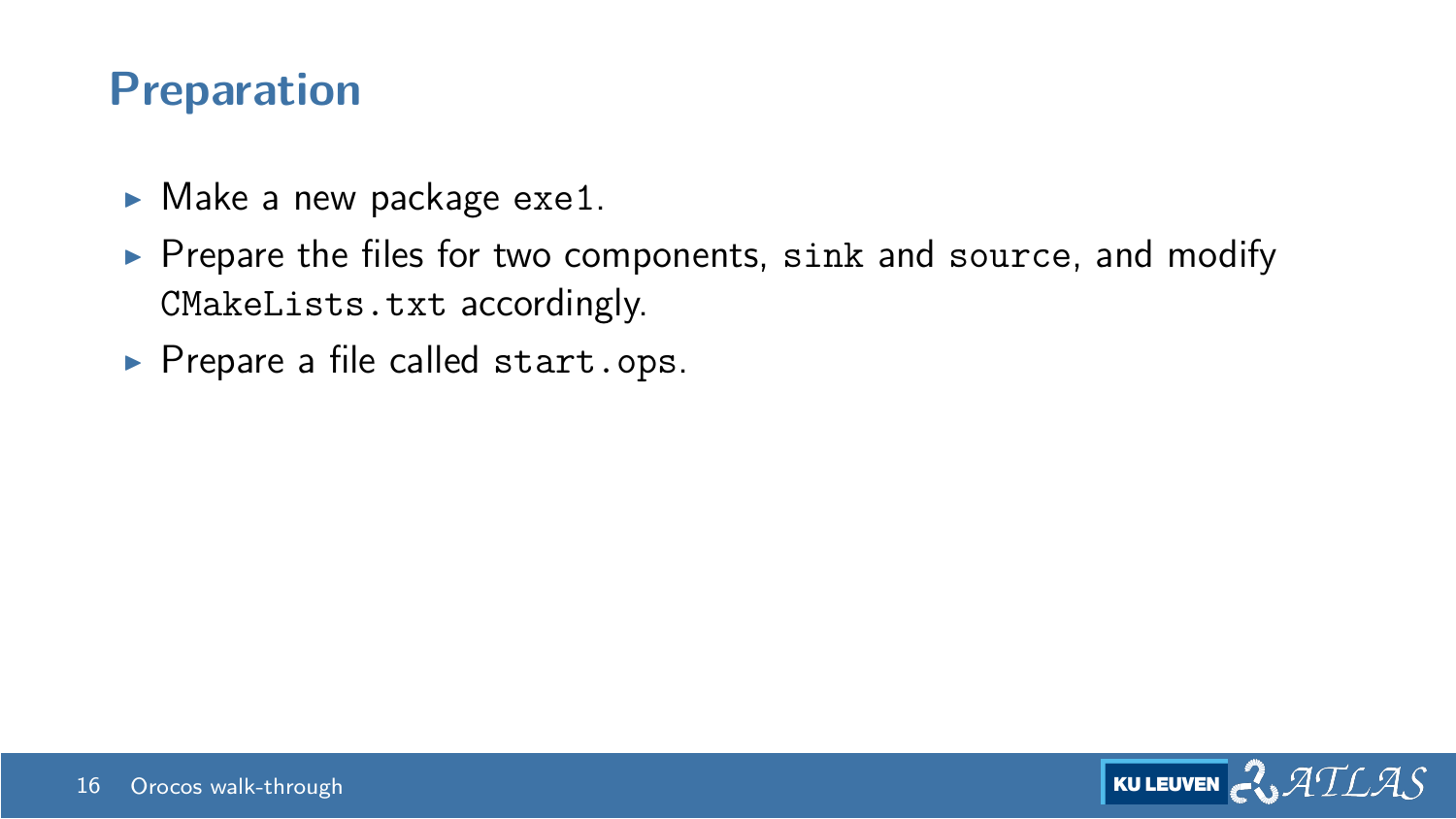## **Source I**

#### To add Property to the interface

to add a port and write something on it:

```
// hpp ; I normally put in private
int output_value:
// cpp , constructor
source :: source (std :: string const& name) : TaskContext (name, PreOperational)
, output_value(0){
addProperty ("output_value", output_value).doc ("Value to write out");
}
```
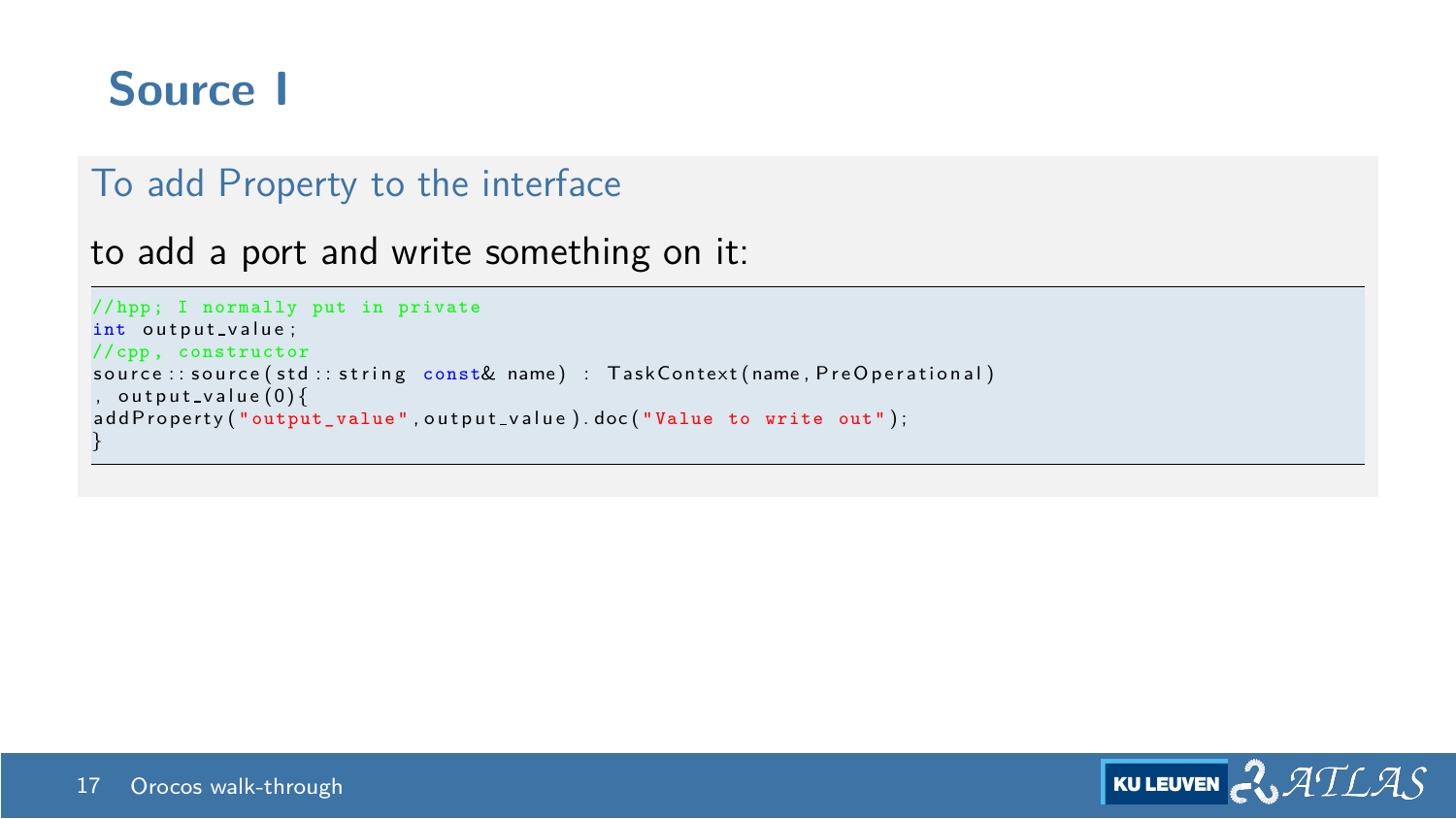## **Source II**

#### To add Output Port to the interface

to add a port and write something on it:

```
// hpp
RTT::OutputPort <math>\leq int outport value;
// cpp , constructor
 addPort ("outport_value", outport_value).doc ("My output value");
// cpp , updatehook
outport_value.write(output_value);
```
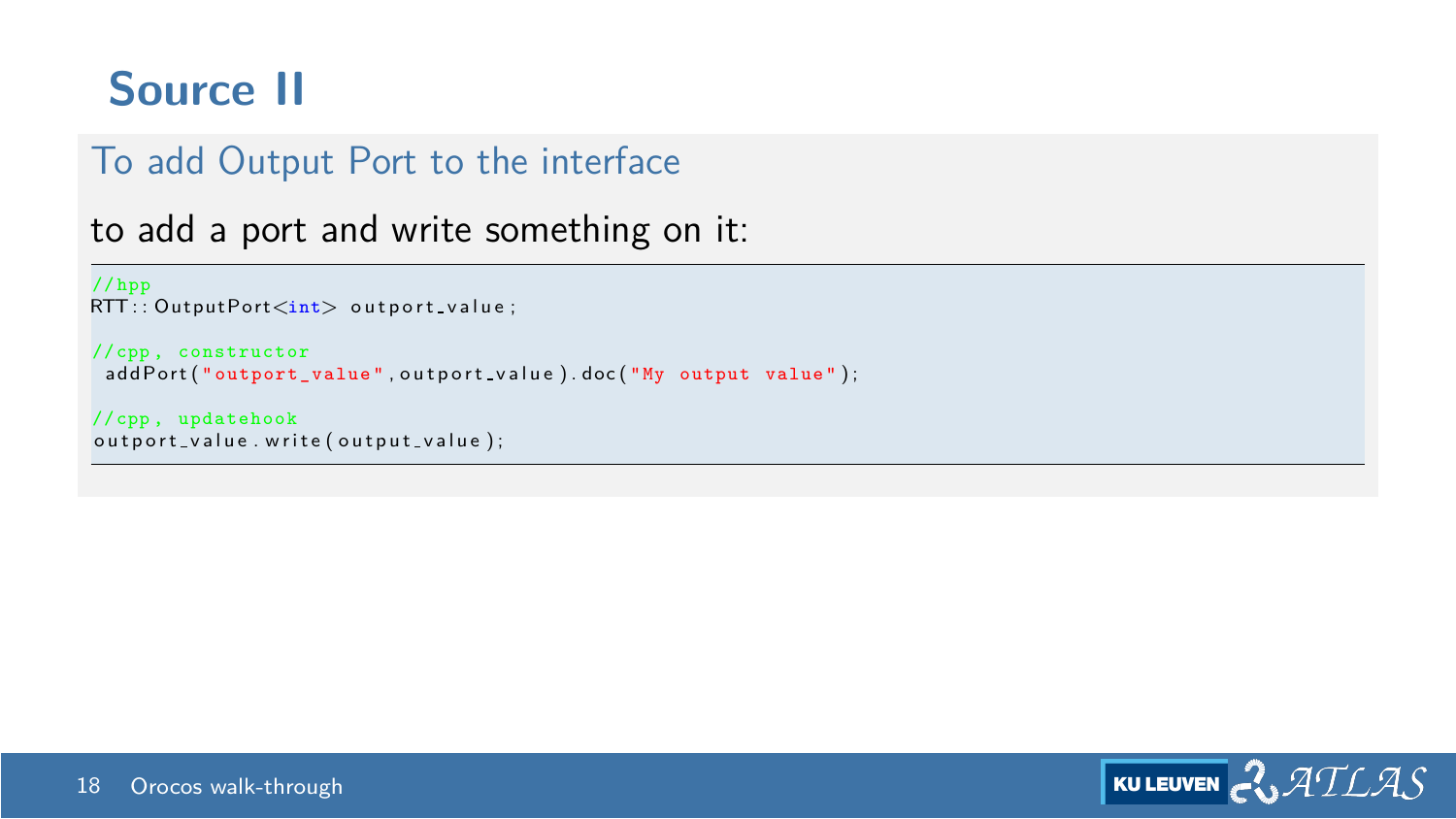## **Source III**

#### Basic start.ops

To import the package and load the two components

```
import ("exe1")
loadComponent ("source", "source")
loadComponent ("sink", "sink")
```
#### Now compile, and check if data is written with "leave" (in Deployer)

```
cd s o u r c e
c o n f i g u r e
s t a r t
l e a v e
var int i
outport_value.read (i)
i
e n t e r
```
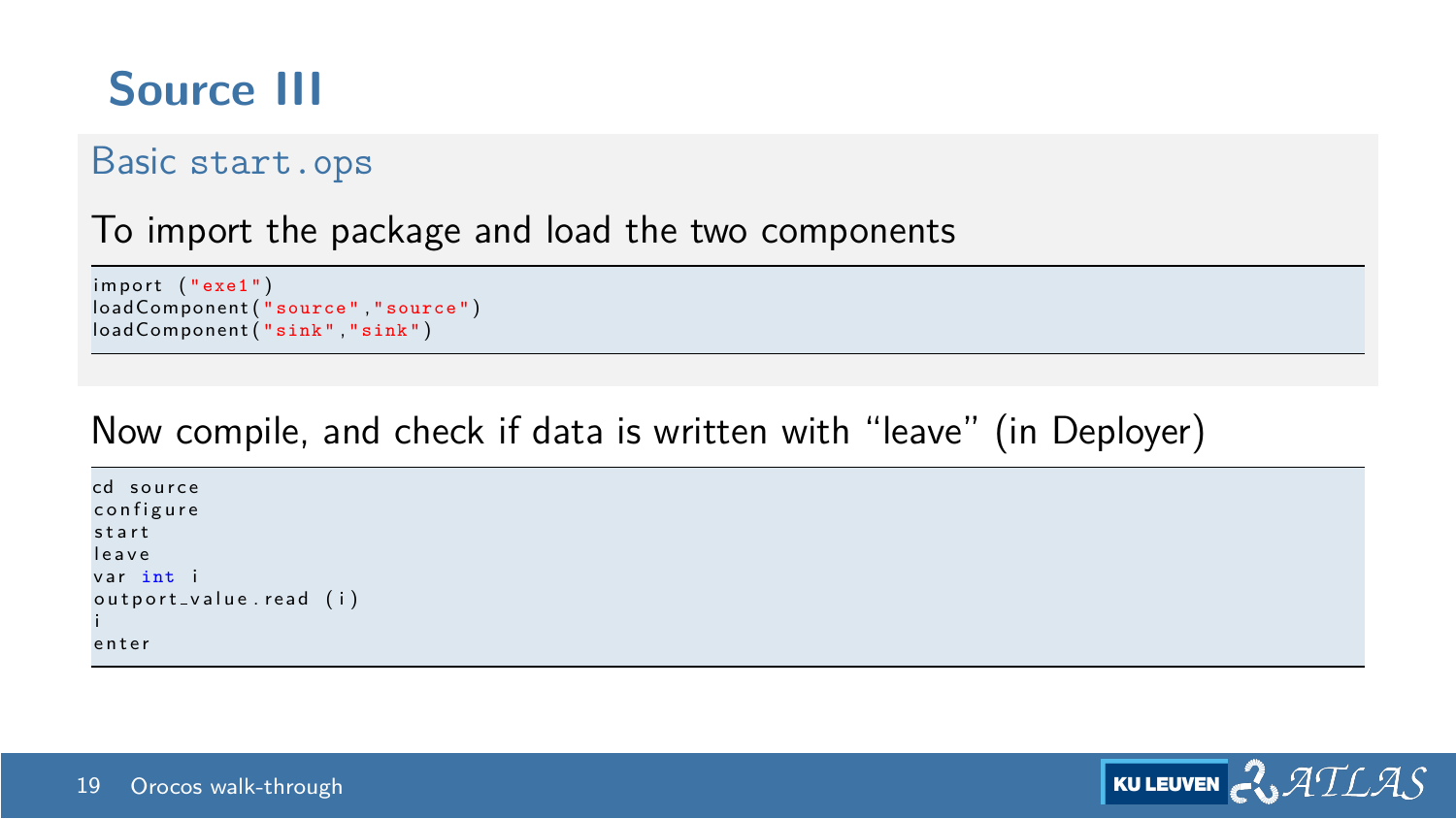## **Sink I**

#### To add Ports to the interface

#### to add input ports and get data

```
// hpp
RTT \cdot \cdot \cdot Innut Port \leq int innort value :
// cpp , constructor
addPort ("inport_value", inport_value)
         . doc ( "My input port " ) ;
// cpp , updatehook
int data_in :
RTT::FlowStatus fs = inport_value.read(data_in):if (f = RTT : NoData) s d : cout \ll^nno data \ll s d : i.e.else if (f s = RTT :: 0 | dData) { std : : cout \ll old data \ll std : : endl; }
else {std::cout<<"data: "<< data_in<<std::endl:}//fs=RTT::NewData
```
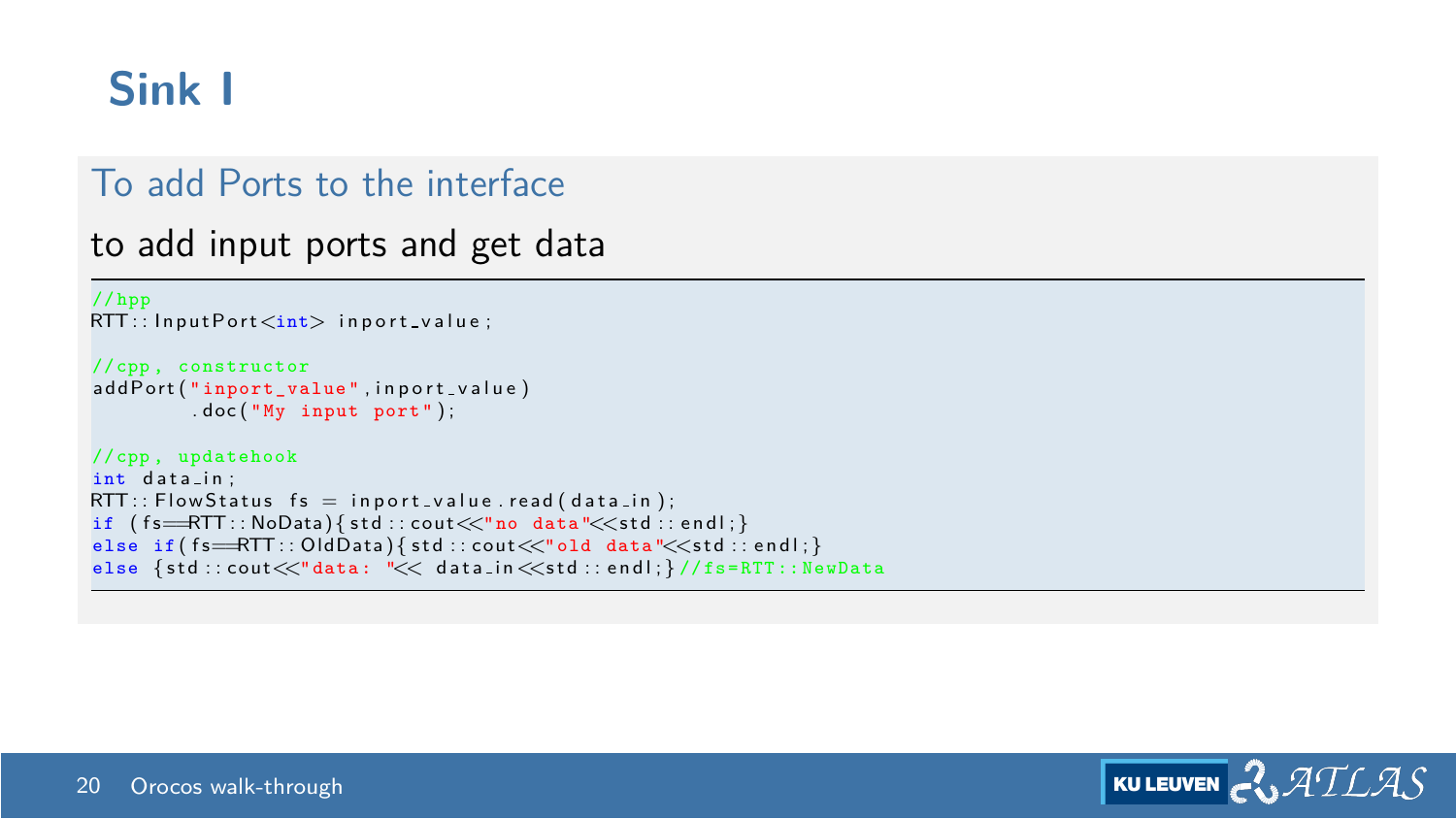## **Sink II**

Now compile, and check if data can be written with "leave" (in Deployer)

cd sink s t a r t l e a v e  $in port_value$ . write $(1)$ sink.trigger

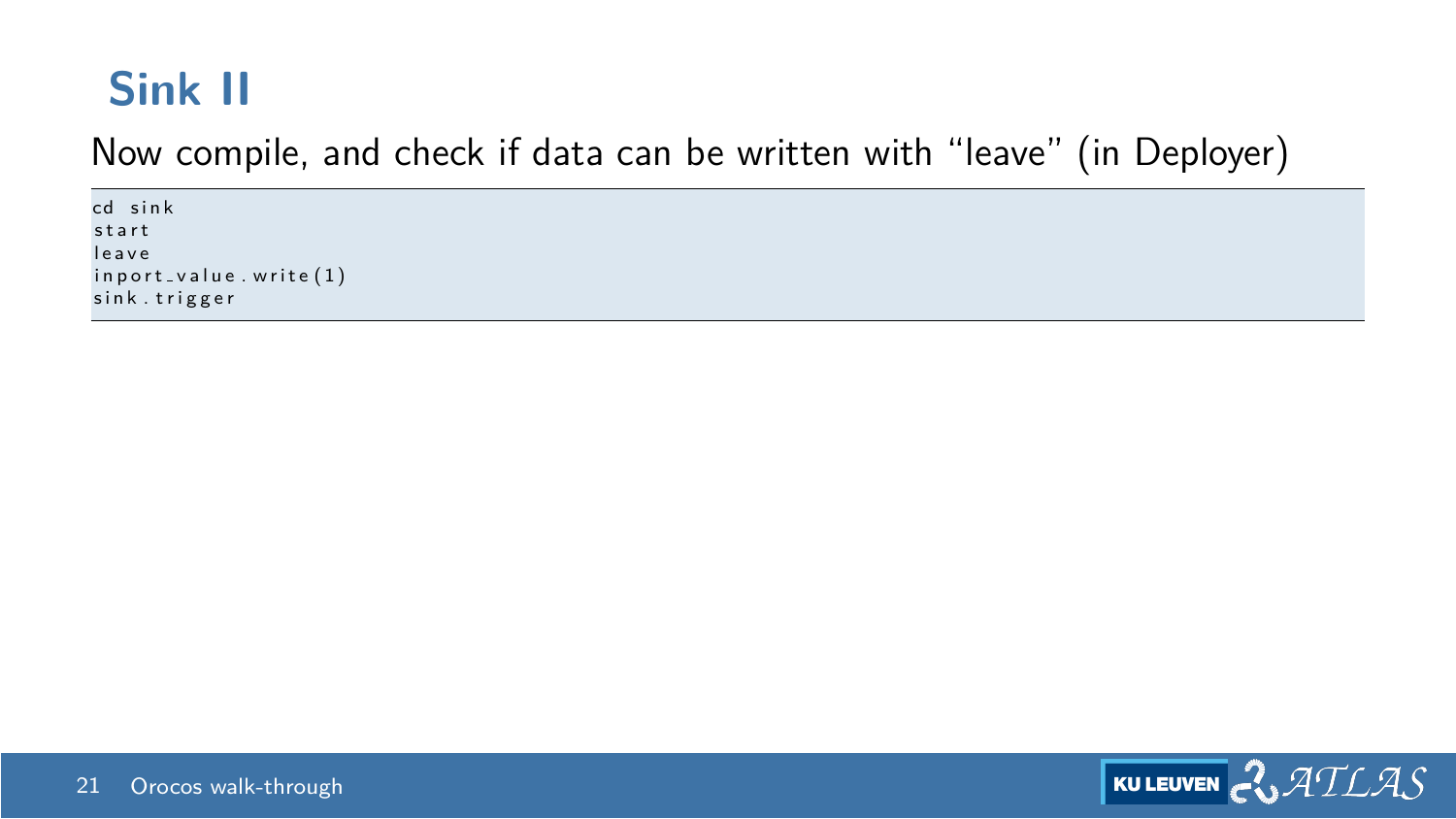## **Sink III**

#### Event Port

they works similarly to normal input ports, but a function will be called every time they receive data. (**default: updateHook**)

// hpp  $RTT::InputPort \leq int$  event\_inport\_value; // cpp , constructor add Event Port (" event\_inport\_value", event\_inport\_value)  $\cdot$  doc ("My input port - event");

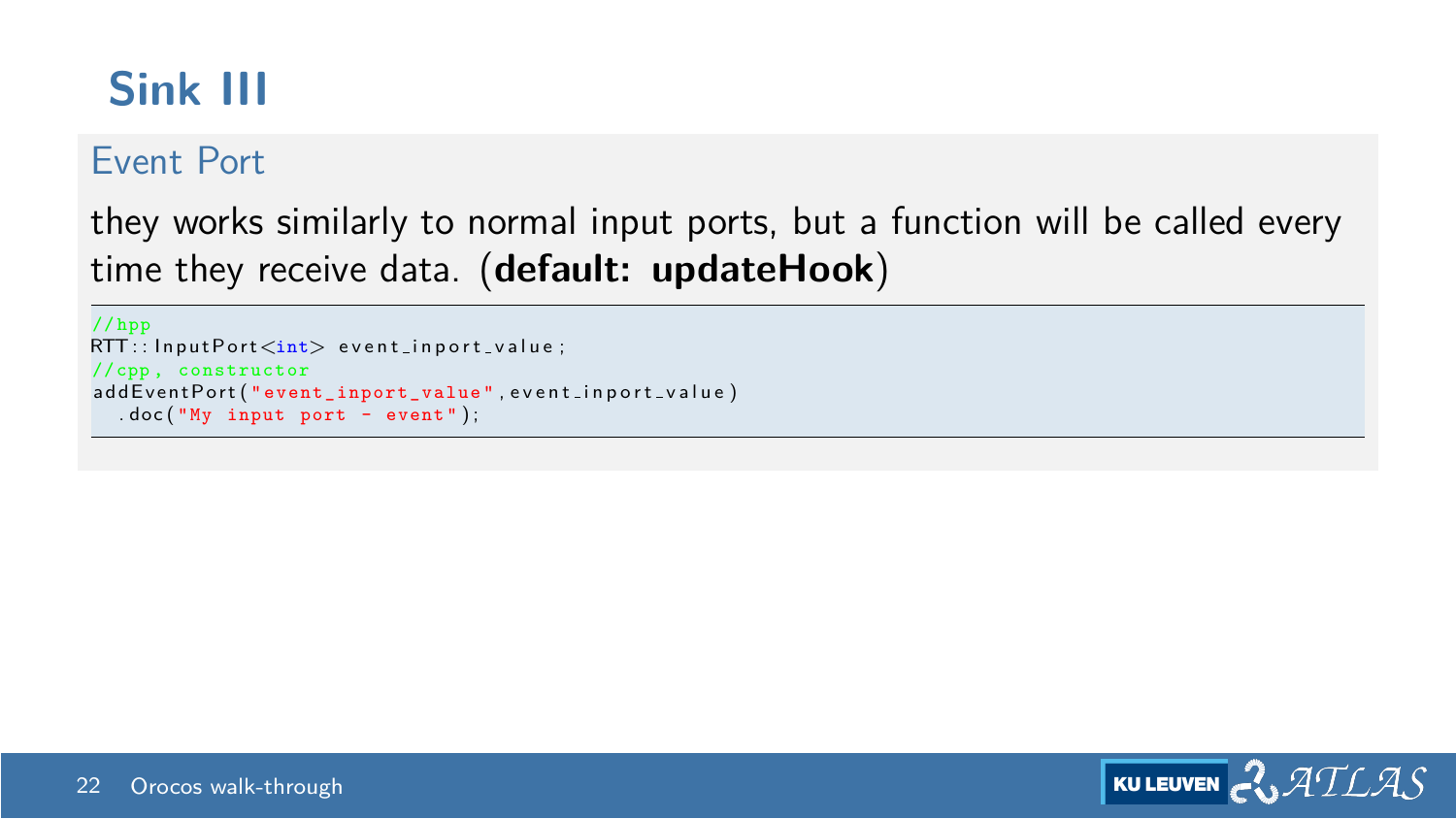## **Sink IV**

#### Event Port make it complex

Use a **callback** in place of the default updateHook

```
// cpp , constructor
addEventPort("event import value", event import\_input = 'q, book::bind(& sink::my-callback, this, 1)). doc ( "My input port - event " ) ;
// cpp
void sink :: my_callback (RTT :: base :: PortInterface*p) {
  this>trigger();
  std :: count \ll "callback" \ll std :: end:
}
```
- $\triangleright$  to call the update from the callback, use this- $\triangleright$ trigger()
- to put a generic (e.g. member class) function, use boost::bind

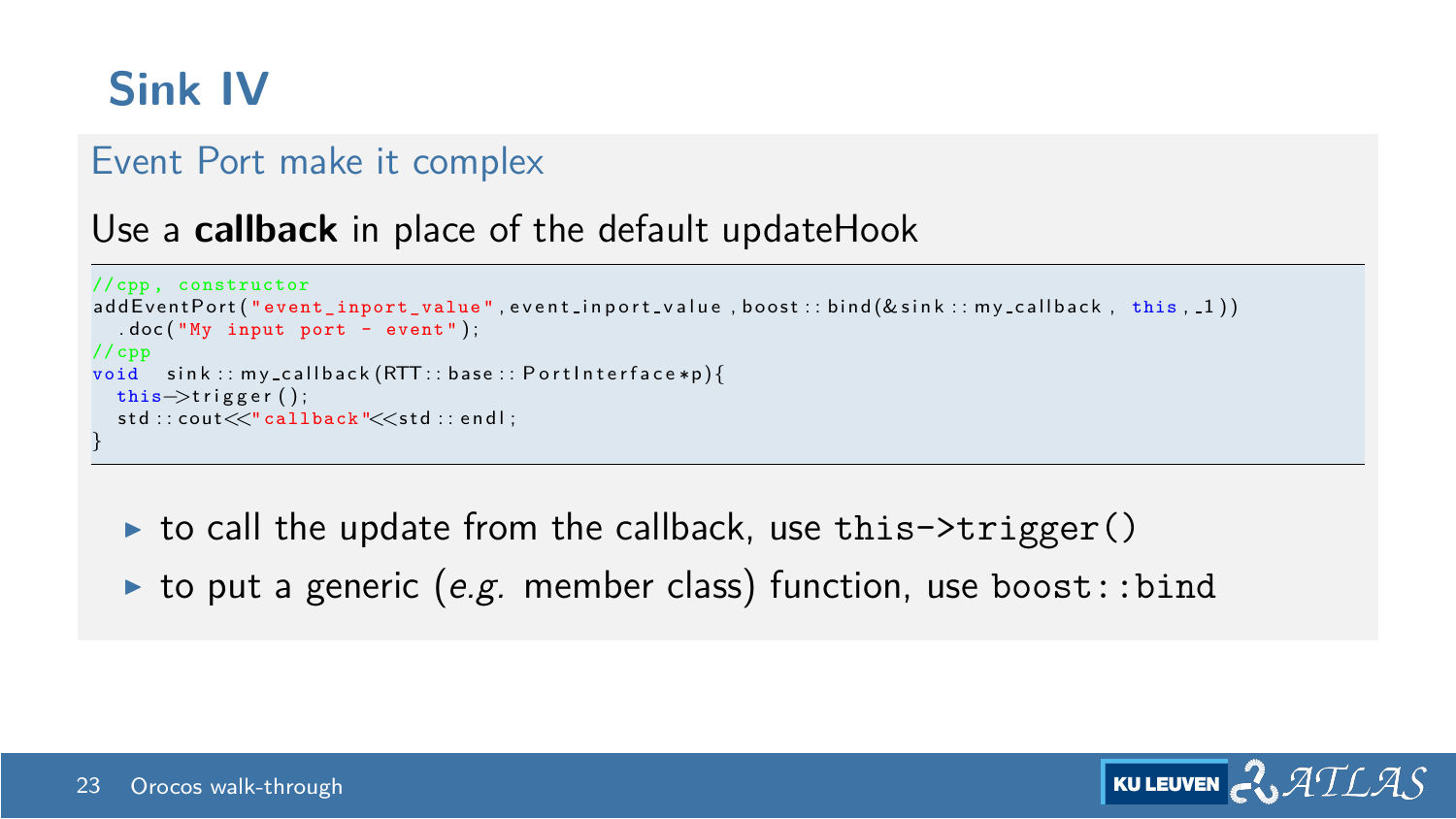## **Sink V**

#### Question

why callback is written before the text in the updateHook?

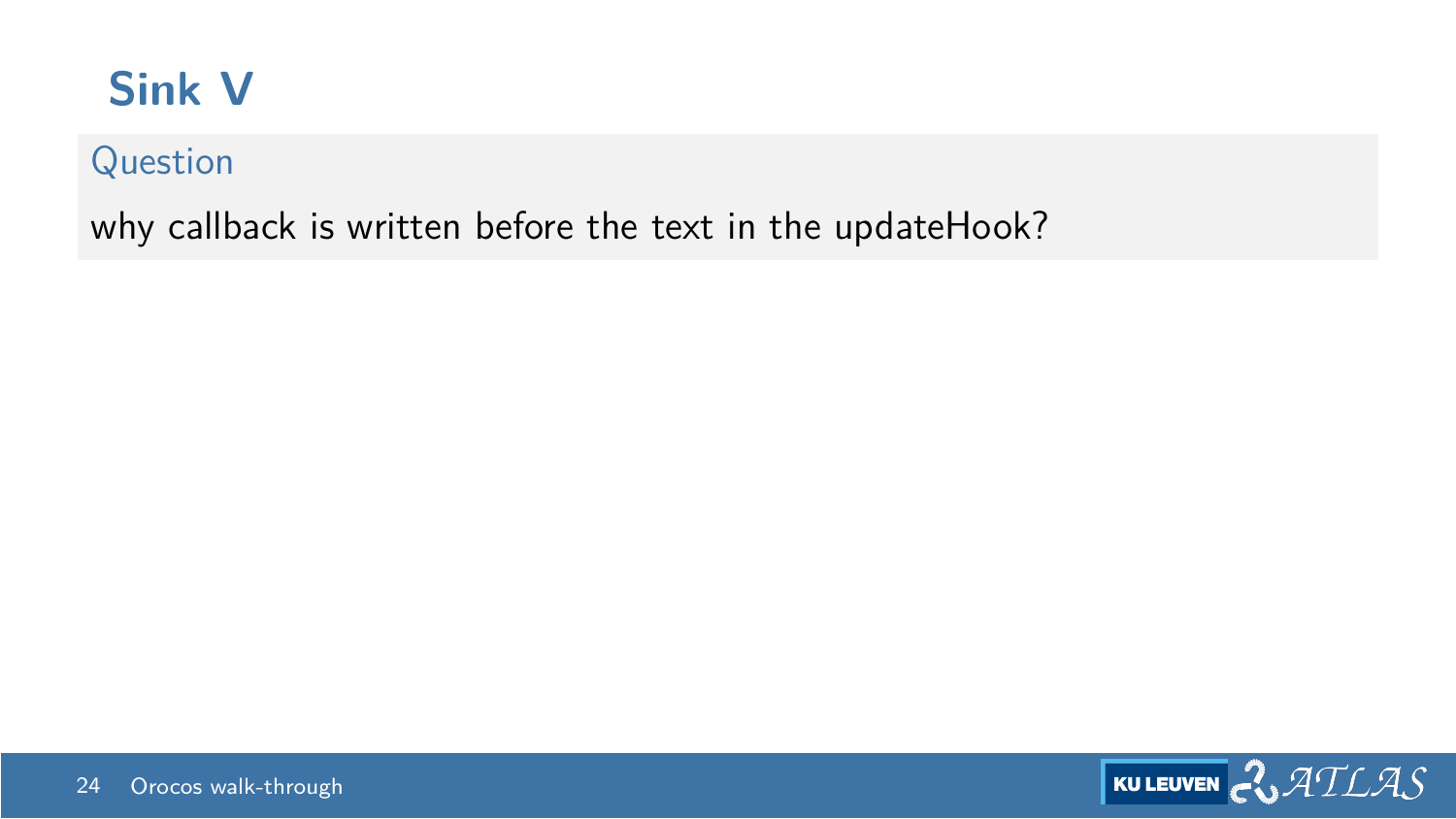#### **Deployment**

```
import ("exe1")
loadComponent ("source", "source")
loadComponent ("sink" "sink")
source.setPeriod(1)
source.configure
source. output<sub>-value=3</sub>
connect ("sink.event_inport_value","source.outport_value",ConnPolicy())
sink errorsource, start
```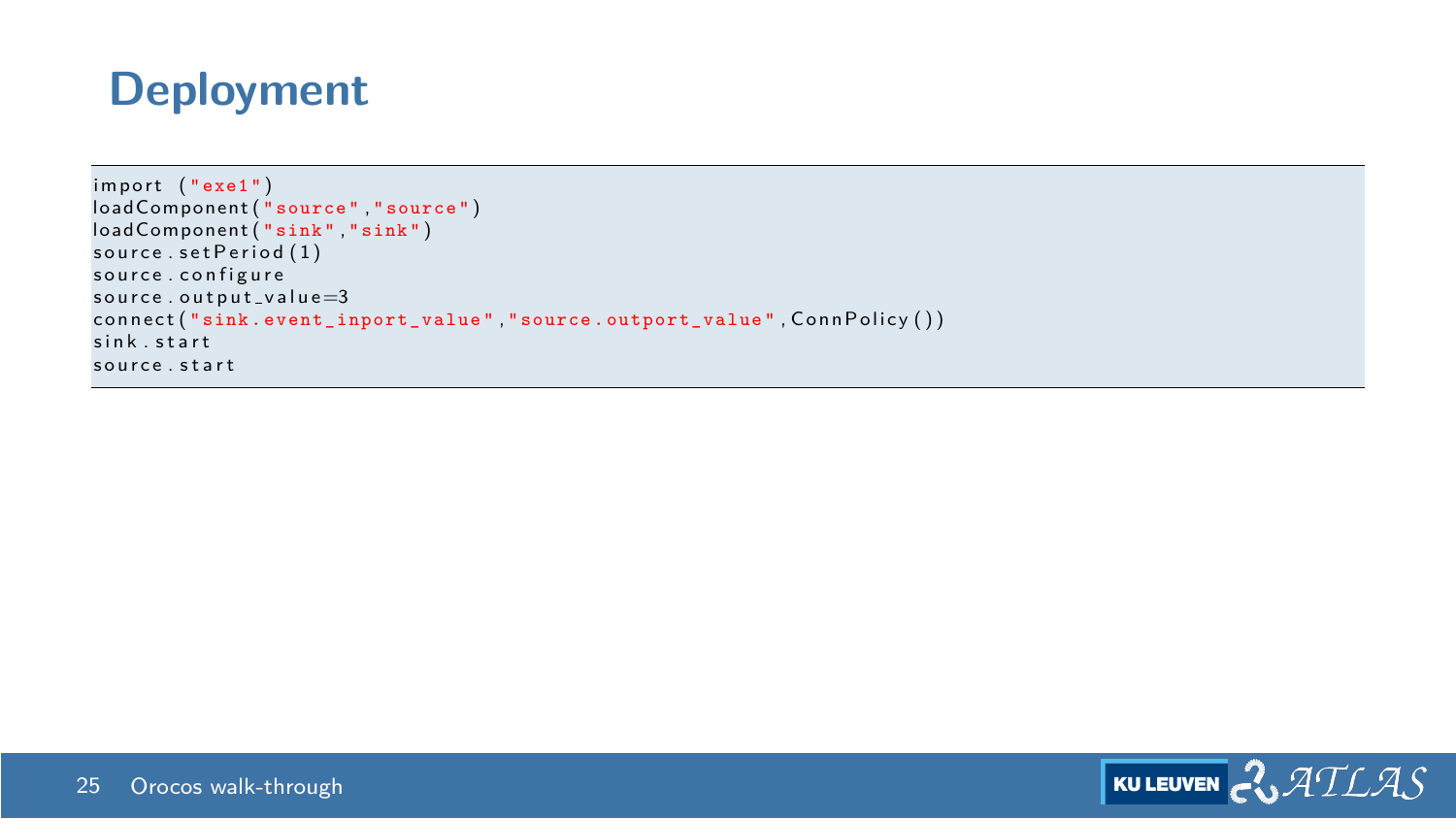#### **Make a the source a sine generator**

write a signal (e.g. sine with period and amplitude configurable from properties) to a port. Hint: a periodic component can retrieve his period with get period: otherwise, you can get time with the following:

// hpp  $\#$ include  $\lt$ rtt/os/TimeService.hpp> . . . private : . . .  $RTT::os::TimeService::ticks-time before$ // cpp , starthook time\_begin=RTT:: os:: TimeService:: Instance()->getTicks(): // cpp , updateHook double time\_passed=RTT:: os :: TimeService :: Instance()->secondsSince(time\_begin);

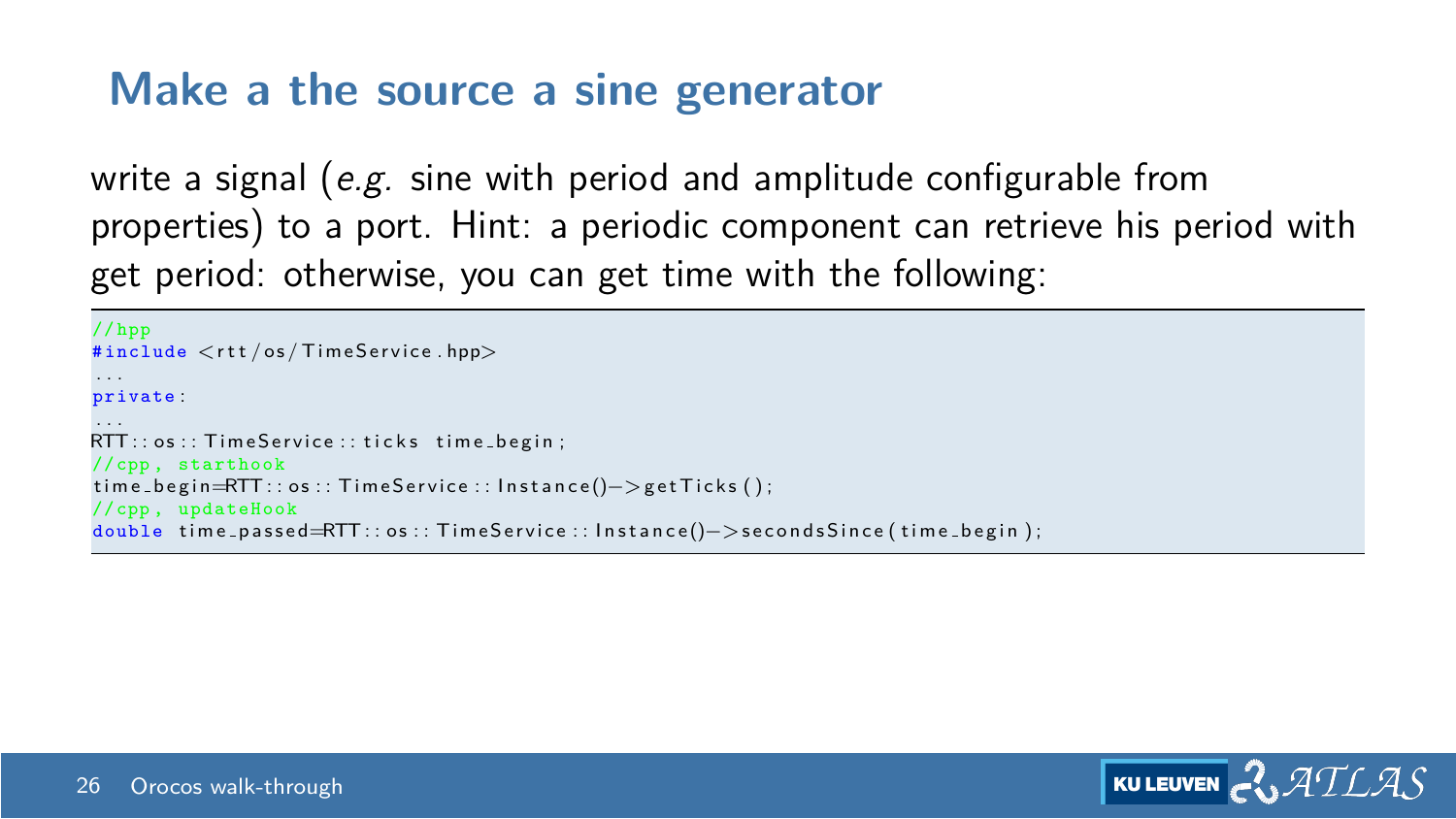#### <span id="page-27-0"></span>**Outline**

- [Preparation steps](#page-1-0)
- [Exercise 1 make a source and a sink](#page-14-0)
- [Exercise 2 Add operations to set value, Marshalling](#page-27-0)
- [Exercise 3 Basic Ros integration, streaming on topics](#page-38-0)

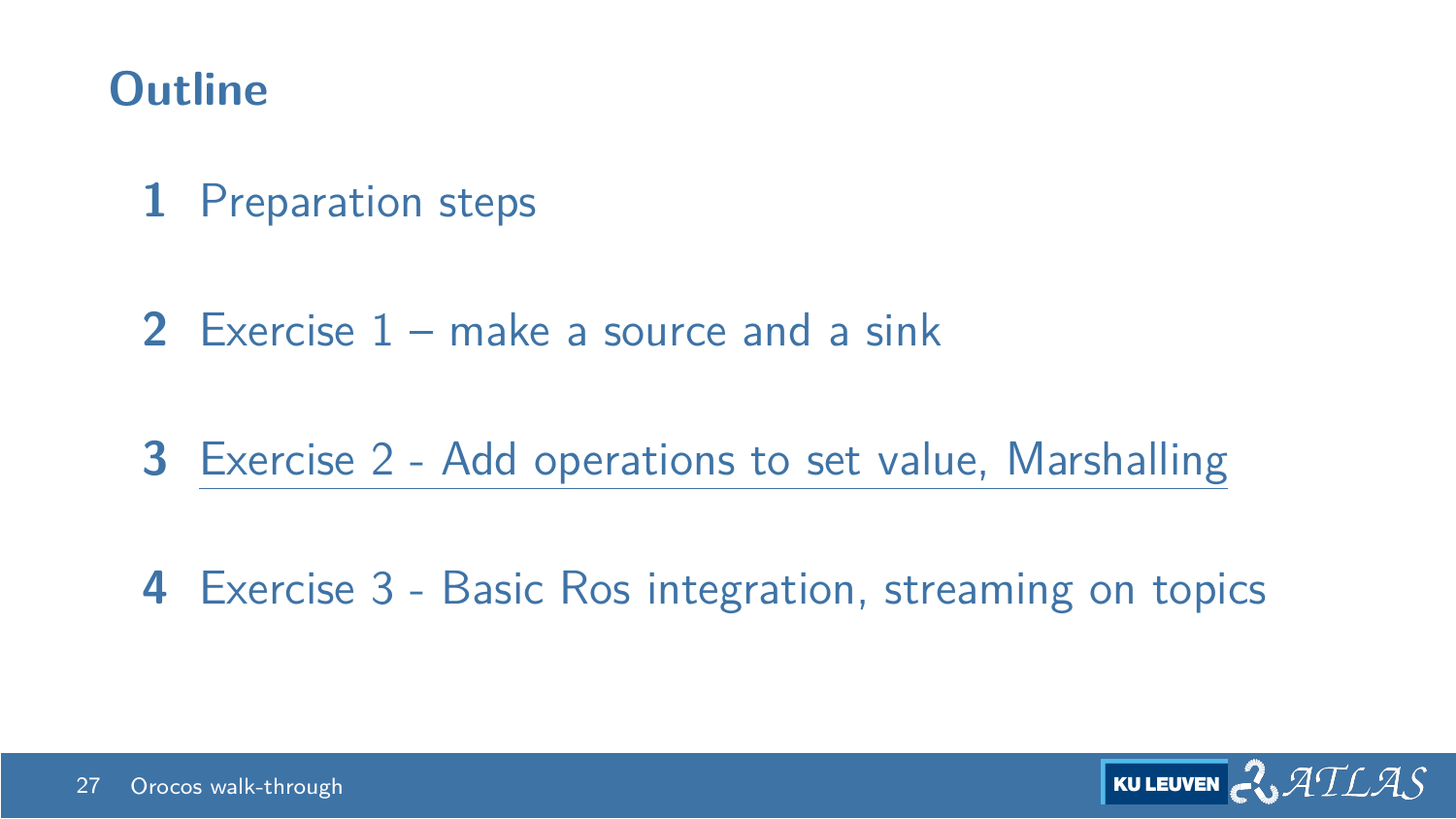## **Objectives**

- $\triangleright$  Add an operation set amplitude and set frequency to the source component
- $\triangleright$  protect the amplitude and frequency so that they can be loaded only at configure time.
- $\triangleright$  Make a configuration file, and load before configure.
- $\triangleright$  protect the change via operation so that is possible to do it only when the source component is stopped.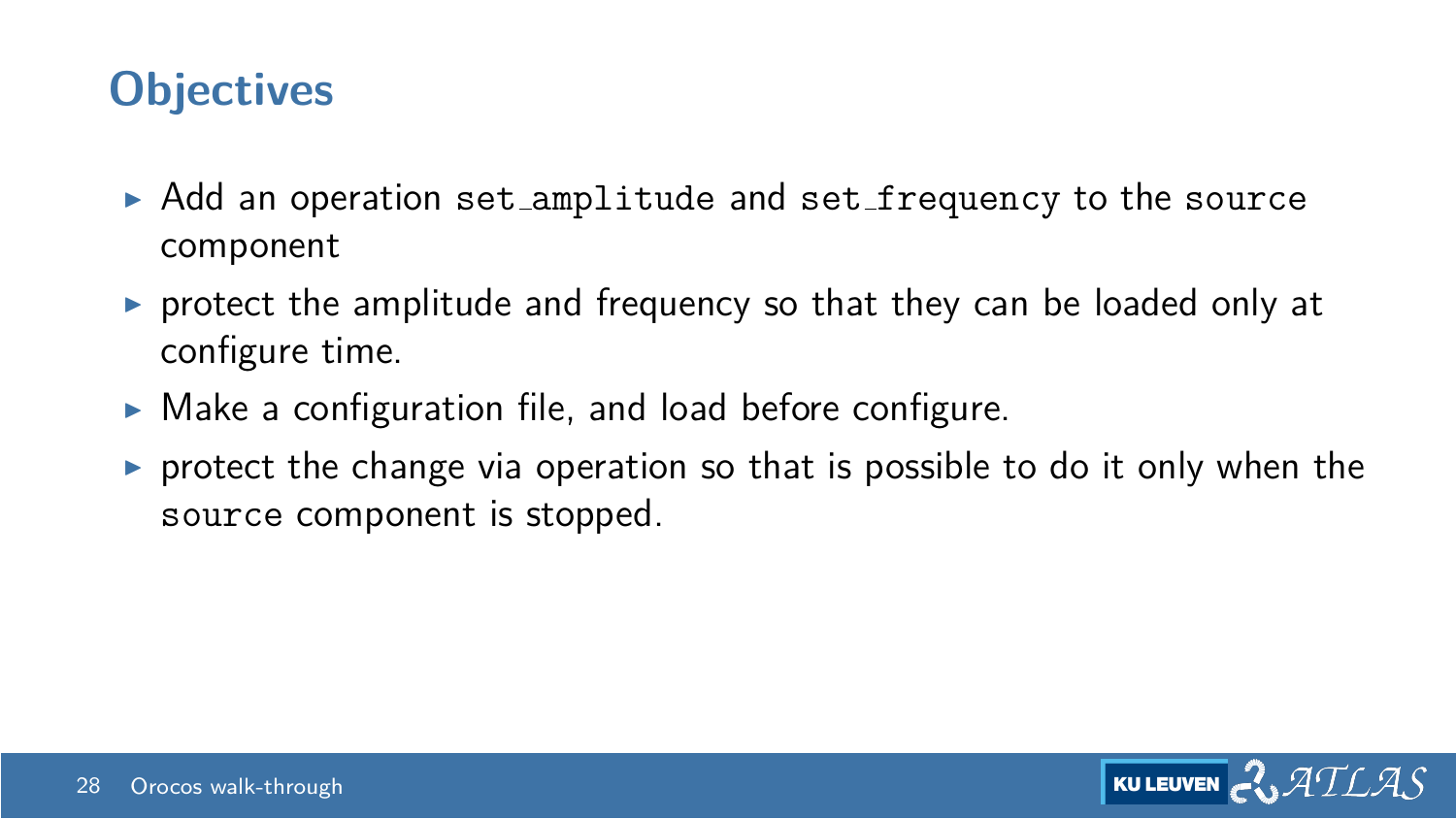#### **Preparation**

- $\triangleright$  make another component source2, copying source.
- $\triangleright$  make another deployment script, start2.ops.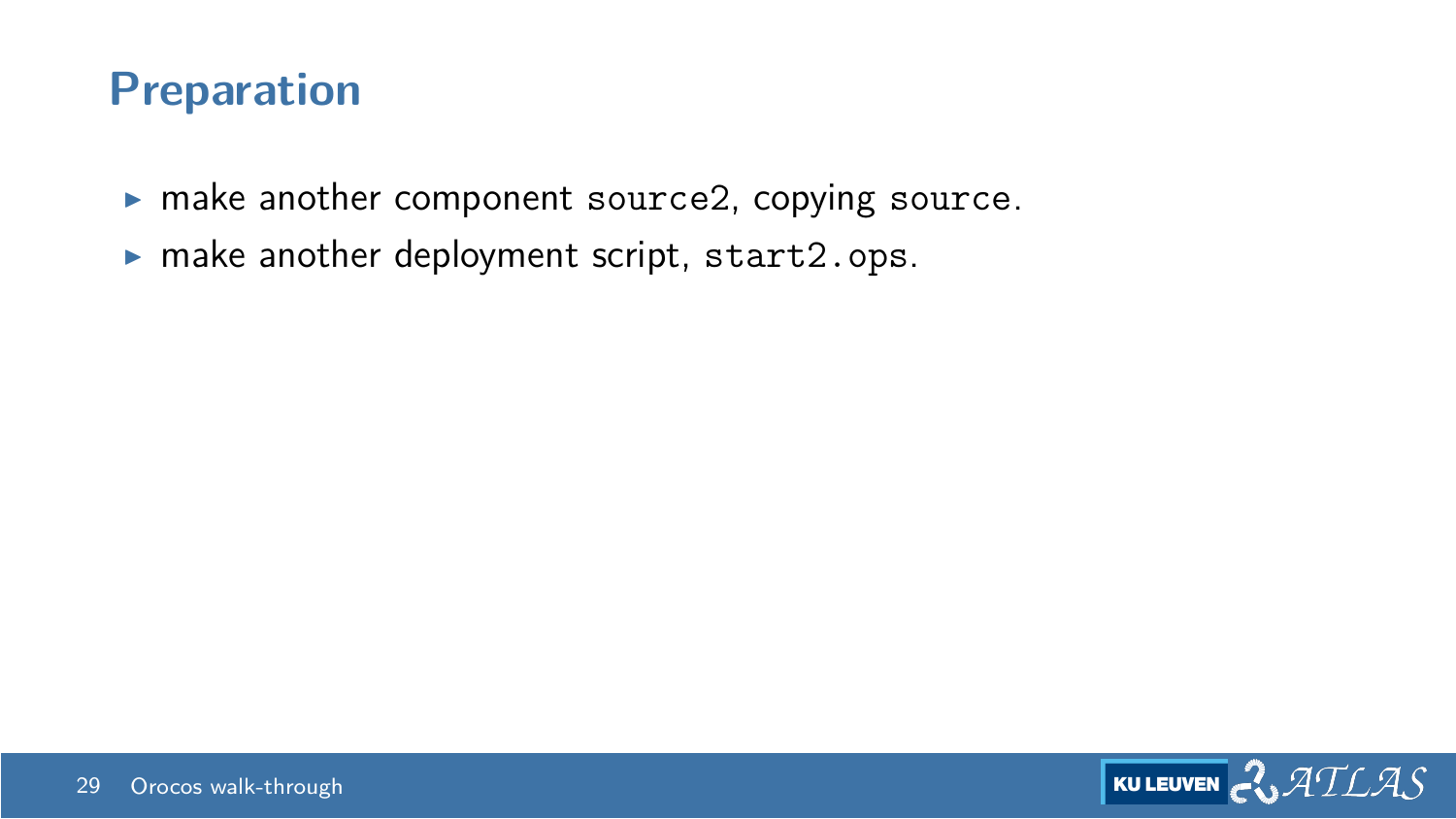#### **Properties I**

- $\triangleright$  Properties are variables that you can read and write
	- from the component and
	- from the component interface.
- $\triangleright$  The main use of properties is to configure a component, via the **Marshaller** service, or scripts.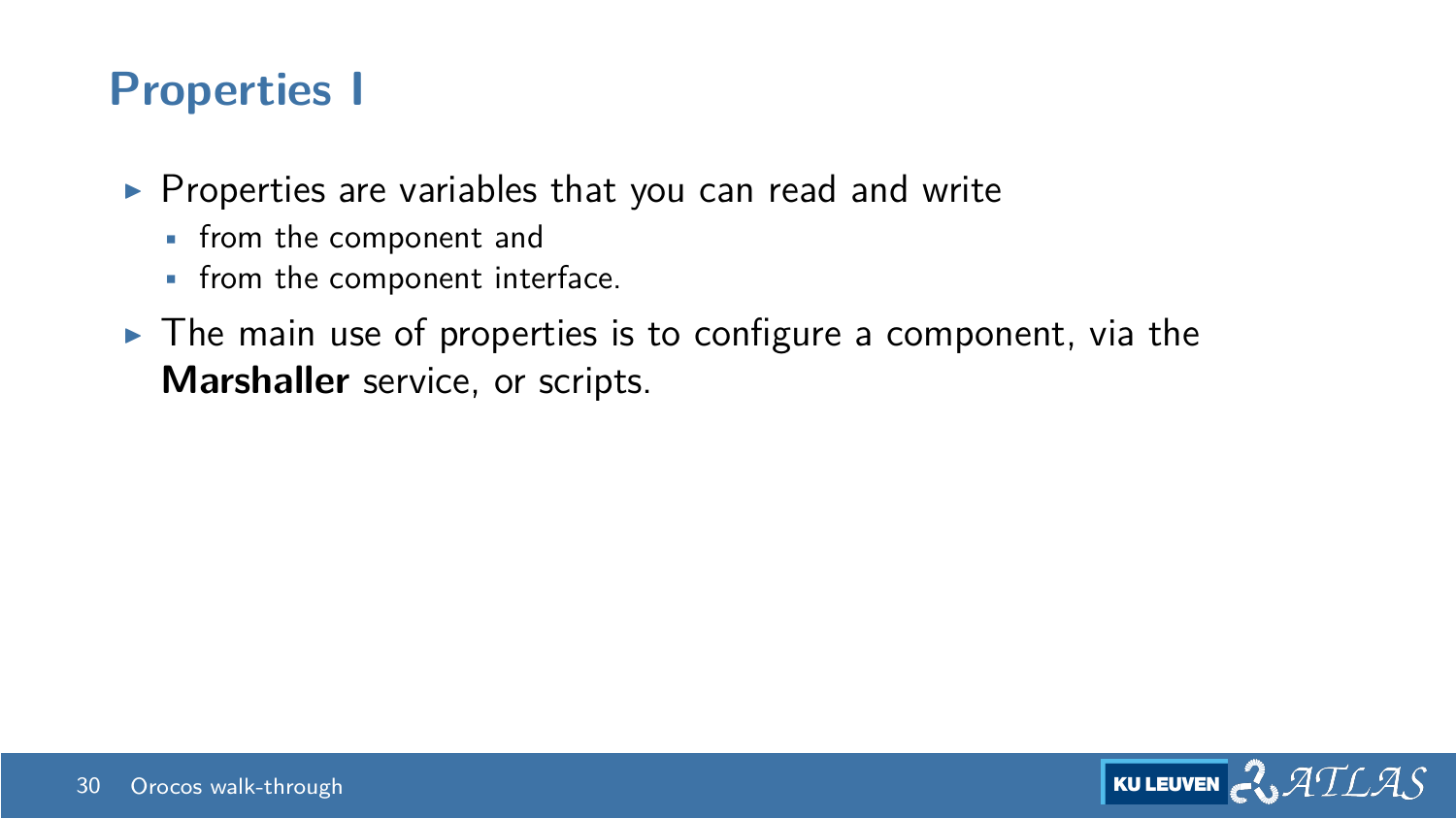## **Properties II**

```
// hpp
int my_property;
// cpp , constructor
addProperty('my property", my\_property). doc("A property");
// cpp , updateHook
my\_property = 34;int var=my_property;
```
#### Property changes dynamically!

If you do not what to allow to change the variable at anytime, cache it, or consider a setter/getter operation!

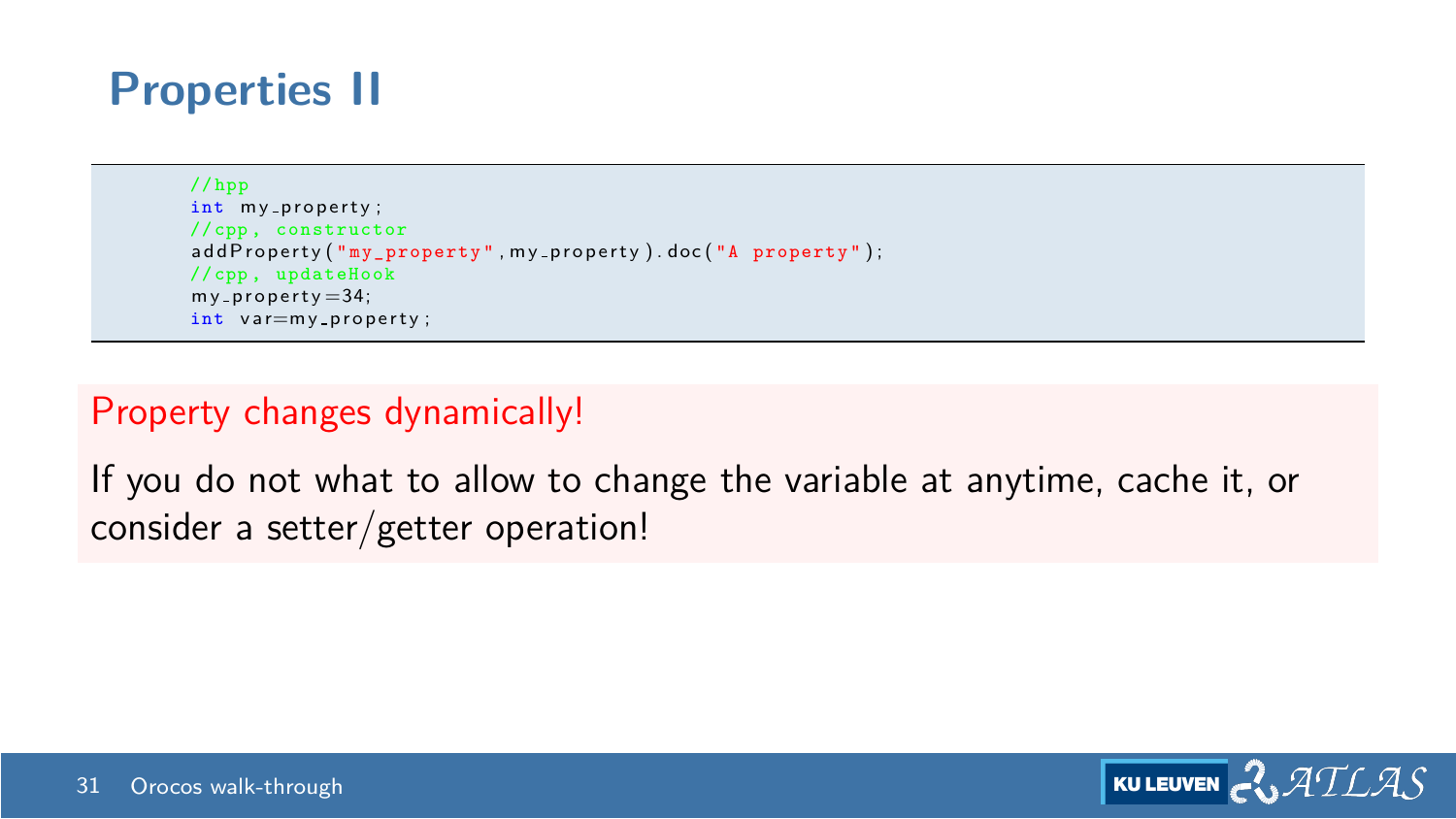#### **Protect Properties**

- $\triangleright$  create other two variables for caching (hint, rename properties as  $\preceq$ prop)
- $\triangleright$  copy values in configure hook
- $\triangleright$  Maybe is a good idea to document in the .doc the behaviour!

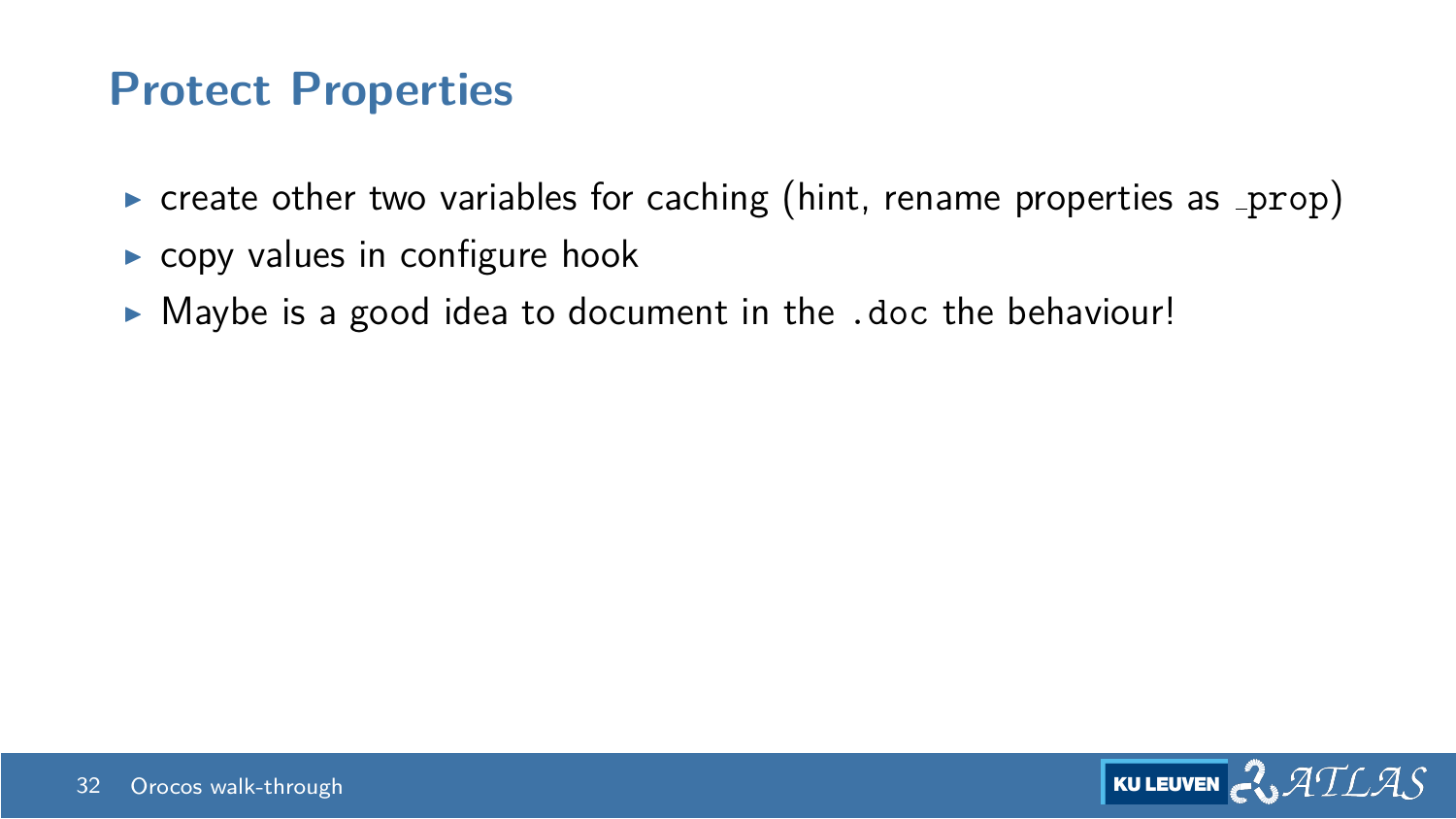#### **Make a file for properties**

- $\blacktriangleright$  load the marshalling servicesource.loadService ("marshalling")
- $\blacktriangleright$  play around a little with it...
- $\blacktriangleright$  generate a file
- $\triangleright$  modify the file and read it again

```
Deplover [S]> source.load Service ("marshalling")
= true
Deployer [S] > source marshalling write Properties ("prop.cpf")
= true
// modify file
Deployer [S] > source marshalling read Properties ("prop.cpf")
= true
```
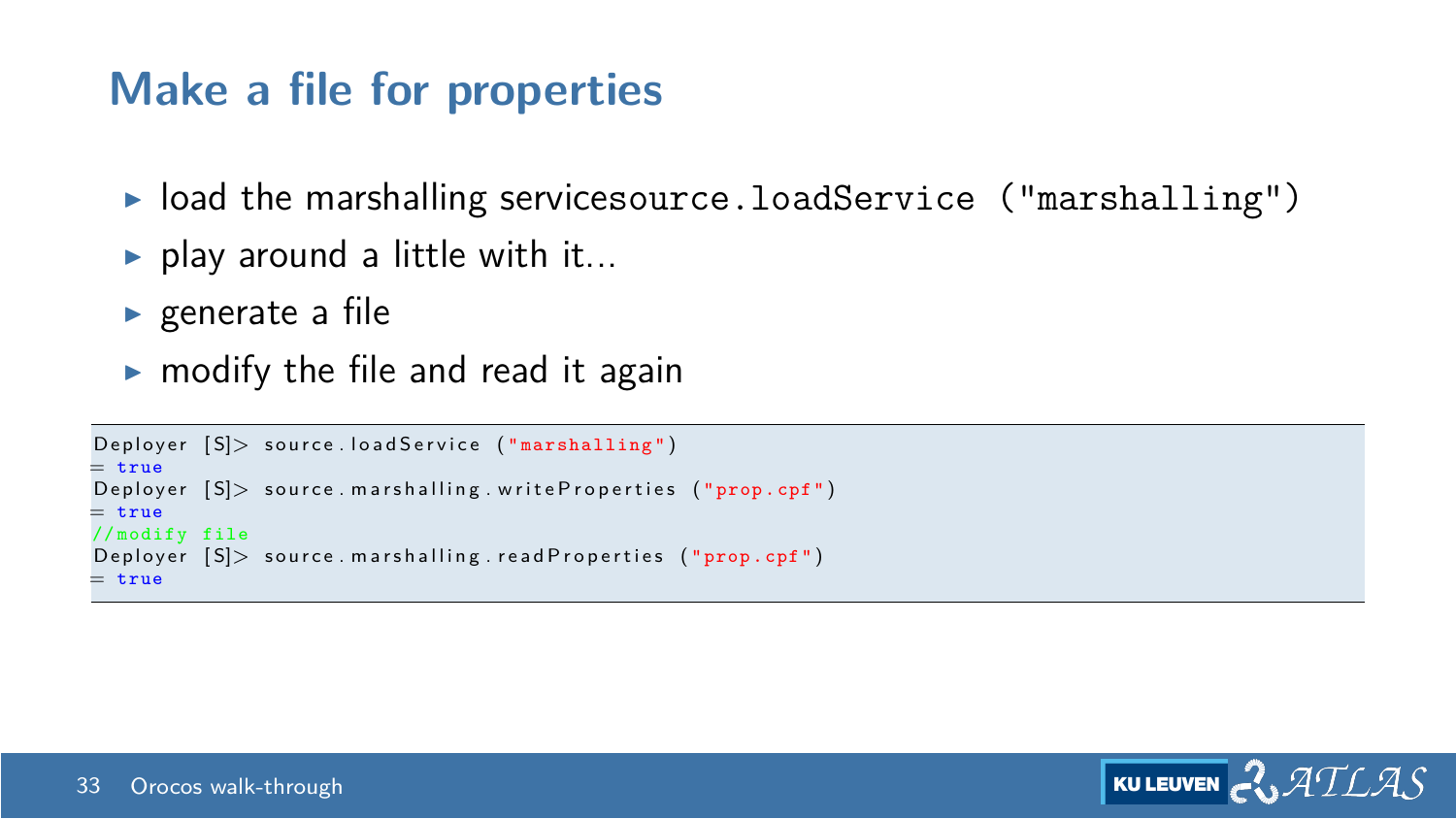## **A configuration file example**

```
\langle ? \text{xml version} = "1.0" encoding = "UTE - 8"<! DOCTYPE properties SYSTEM "cpf.dtd">
\langle properties \rangle\le simple name="amplitude" type="double"\ledescription>Value amplitude\le/description>
                    \langle value>2\langle/value\times/simple>\le simple name="frequency" type="double"\lt description >Value frequency\lt/description >
                    \langle value> 0.1\langle/value>\rangle/simple>\langle properties>
```
Exercise: Now make read persistent, before the configure hook (write command in deployment script)

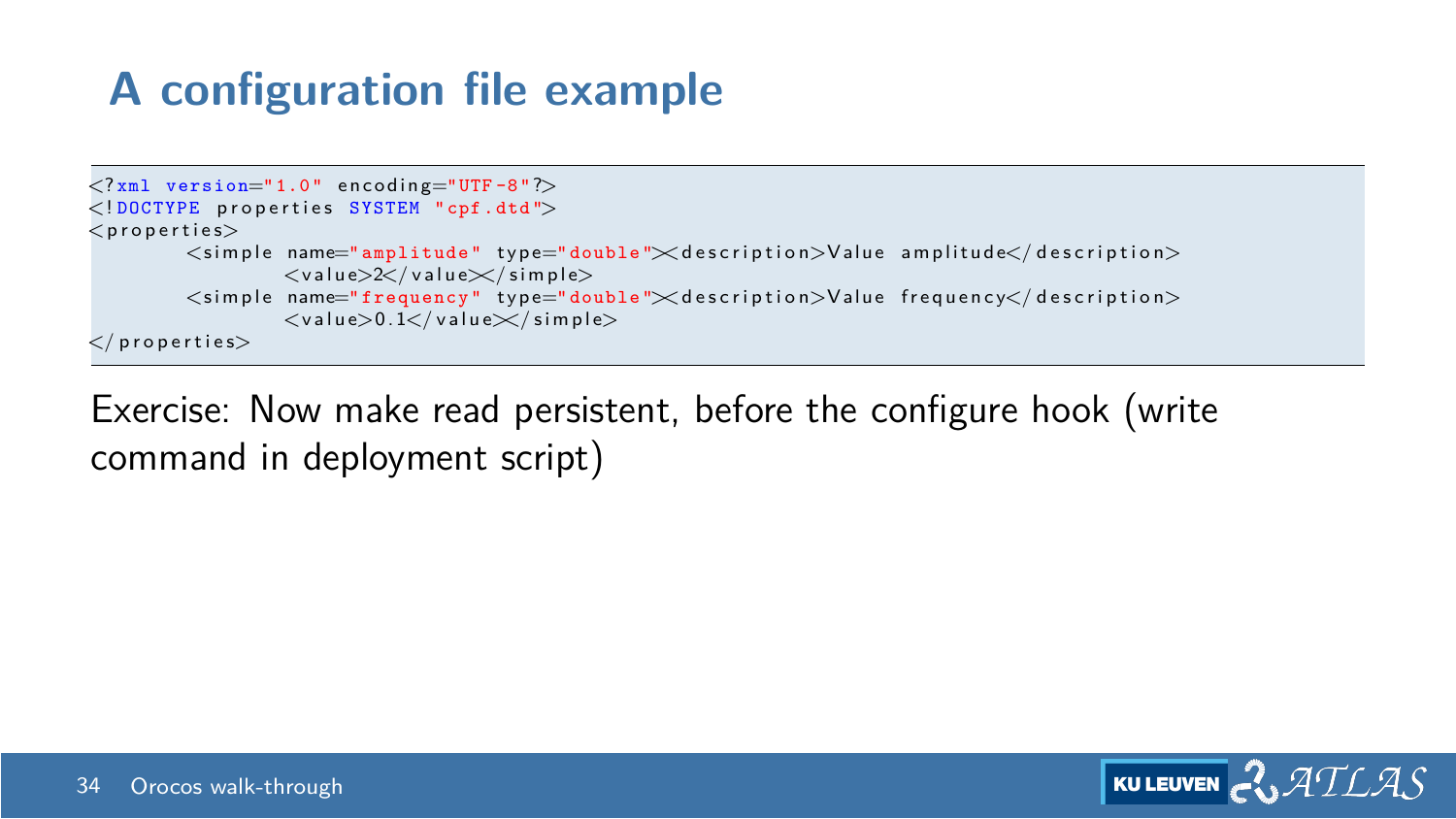## **Add Operations I**

#### Add an operation to the interface

```
// hpp - declare class function
        bool set_amplitude(double);
// cpp constructor
        add Operation ( " set_amplitude", &source2 :: set_amplitude, this, RTT :: OwnThread)
          . doc ( " Set The amplitude " ) ;
// cpp , function body
        bool source2 :: set_amplitude (double a){
          . . .
        return true ;
         }
```
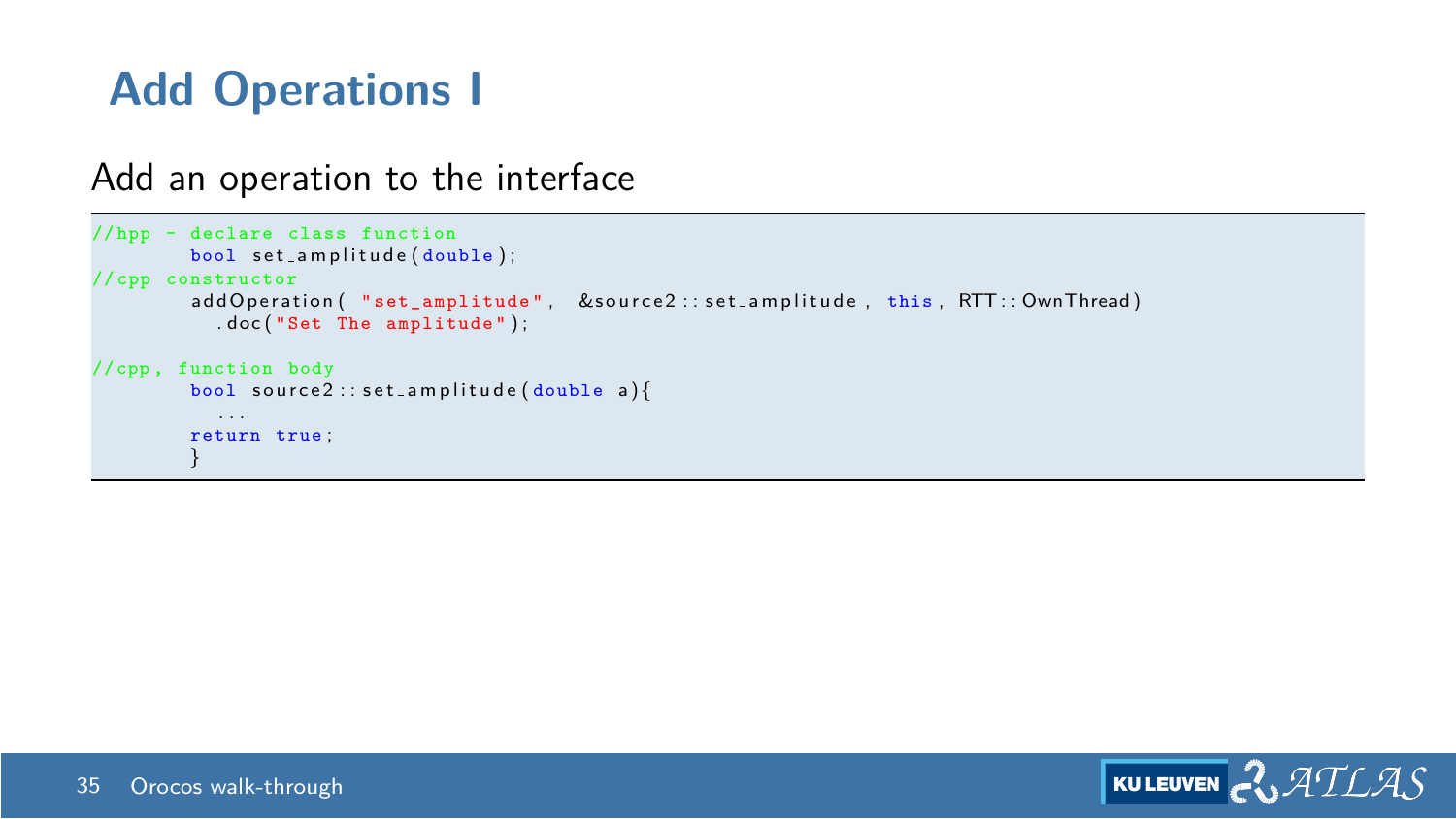## **Add Operations II**

Now make sure that the operation cannot modify variables during running

#### Hint

the tast context offers introspection on his on life cycle state machine:

- $\blacktriangleright$  this->isRunning()
- $\blacktriangleright$  this->isConfigured()
- $\blacktriangleright$  this->inException()
- $\blacktriangleright$  ...

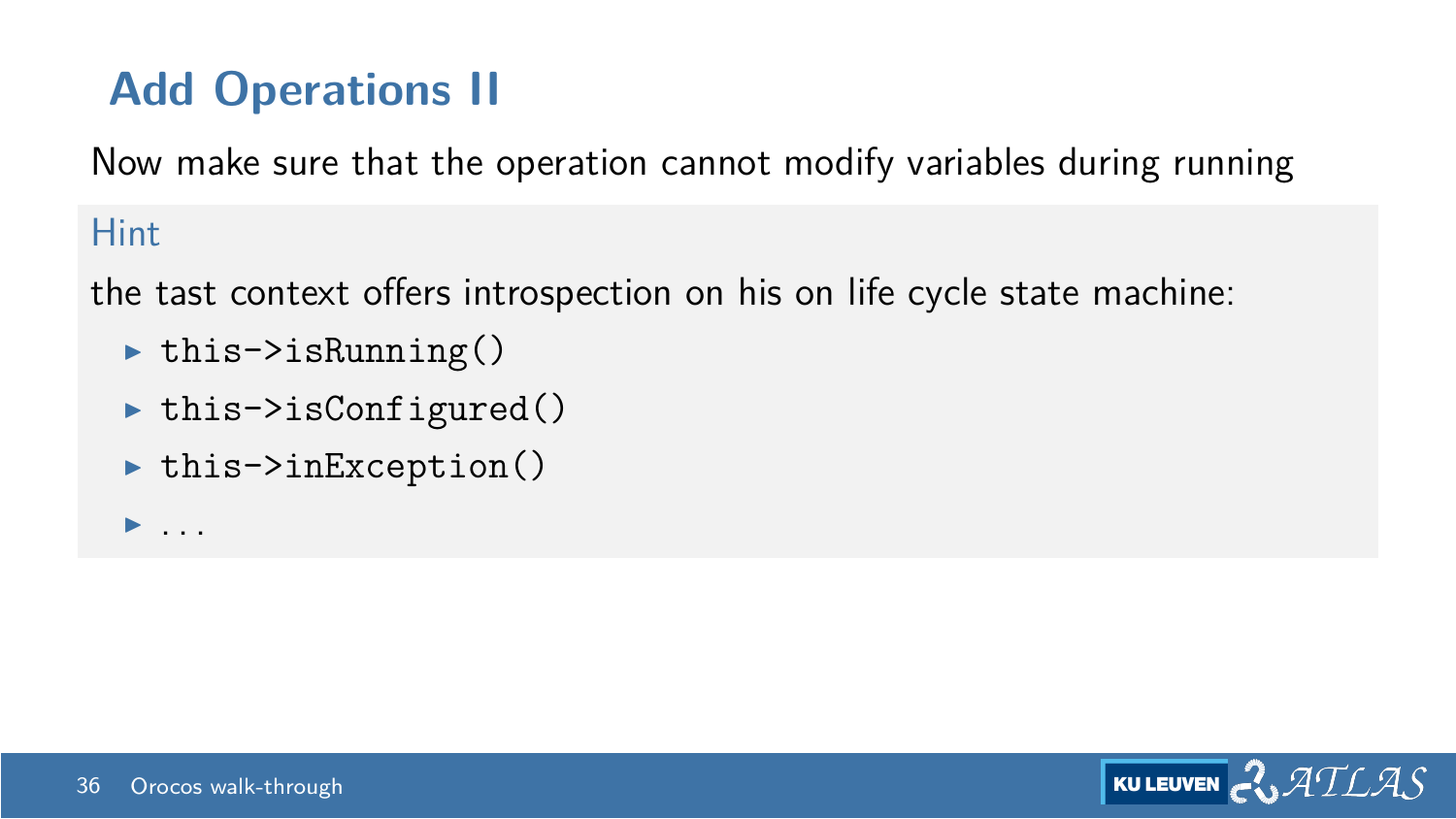## **Add Operations**

Now make sure that the operation cannot modify variables during running

```
bool source2 :: set_amplitude (double a) {
         if (this \rightarrow is Running())RTT :: Logger :: In in (this->getName ()):
                  RTT:: log(RTT::Error)<< " set amplitude failed, component is running "<&lt;RTT::endlog();
                  return false ;
         }
         a m p litude_prop=amplitude=a :
         return true ;
}
```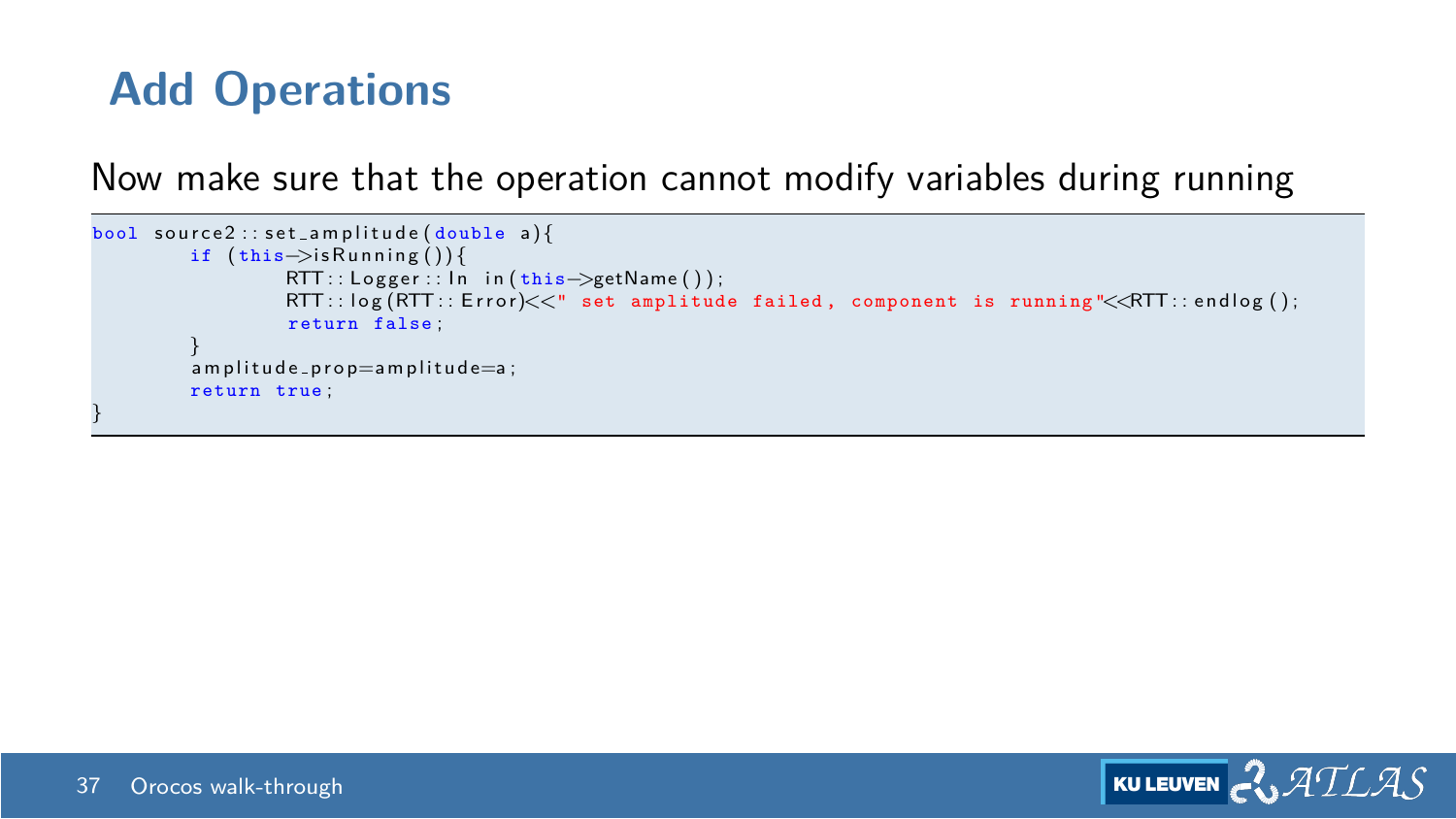#### <span id="page-38-0"></span>**Outline**

- [Preparation steps](#page-1-0)
- [Exercise 1 make a source and a sink](#page-14-0)
- [Exercise 2 Add operations to set value, Marshalling](#page-27-0)
- [Exercise 3 Basic Ros integration, streaming on topics](#page-38-0)

$$
\boxed{\text{KULEUVEN}}\text{C}\text{VATLAS}
$$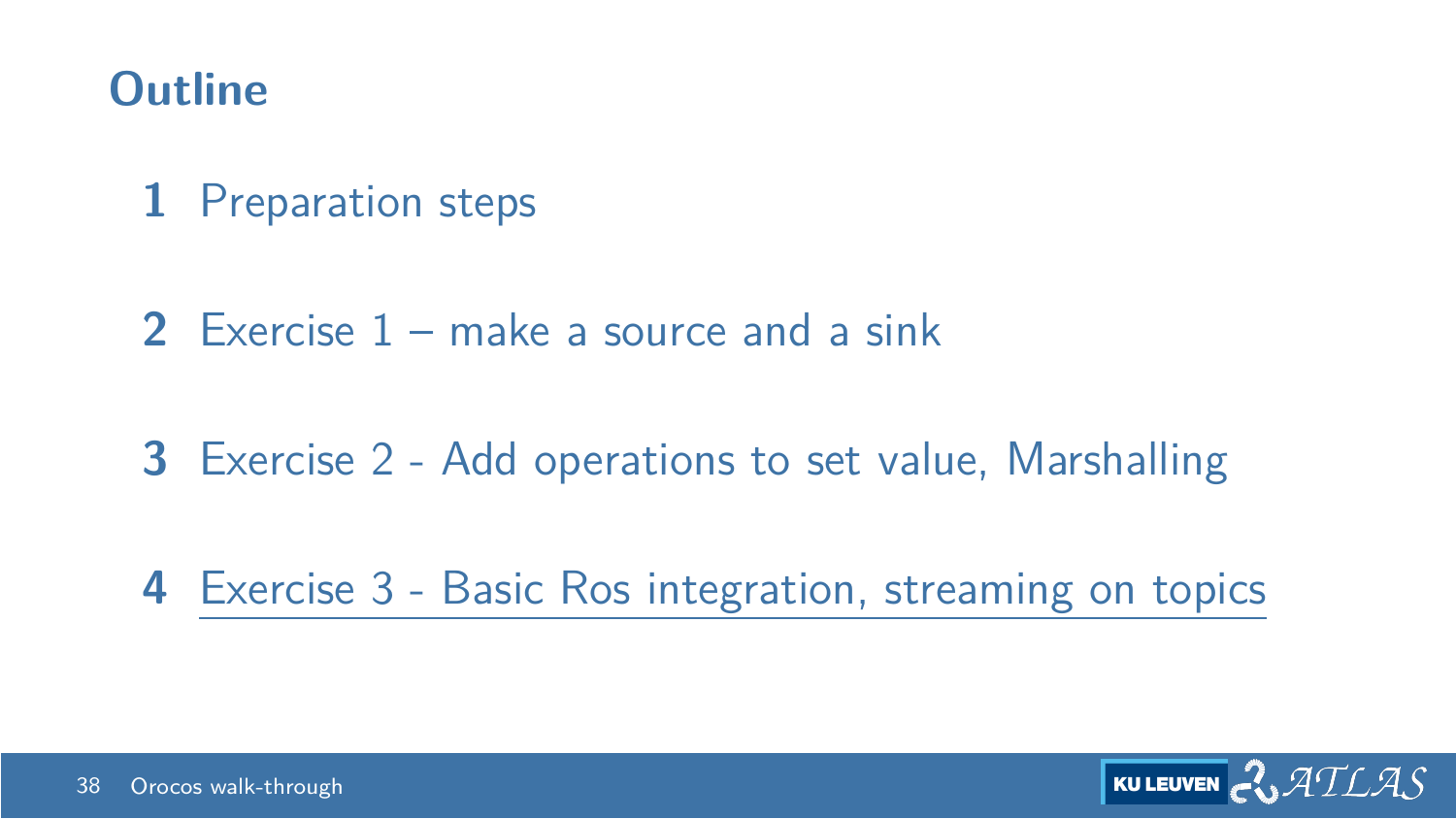## **Steps for streaming on a topic**

- $\triangleright$  using for ports the typekit generated from ros messages.
- $\blacktriangleright$  loading the Ros services.
- $\blacktriangleright$  use the stream command

see [https://github.com/jhu-lcsr/rtt](https://github.com/jhu-lcsr/rtt_ros_examples)\_ros\_examples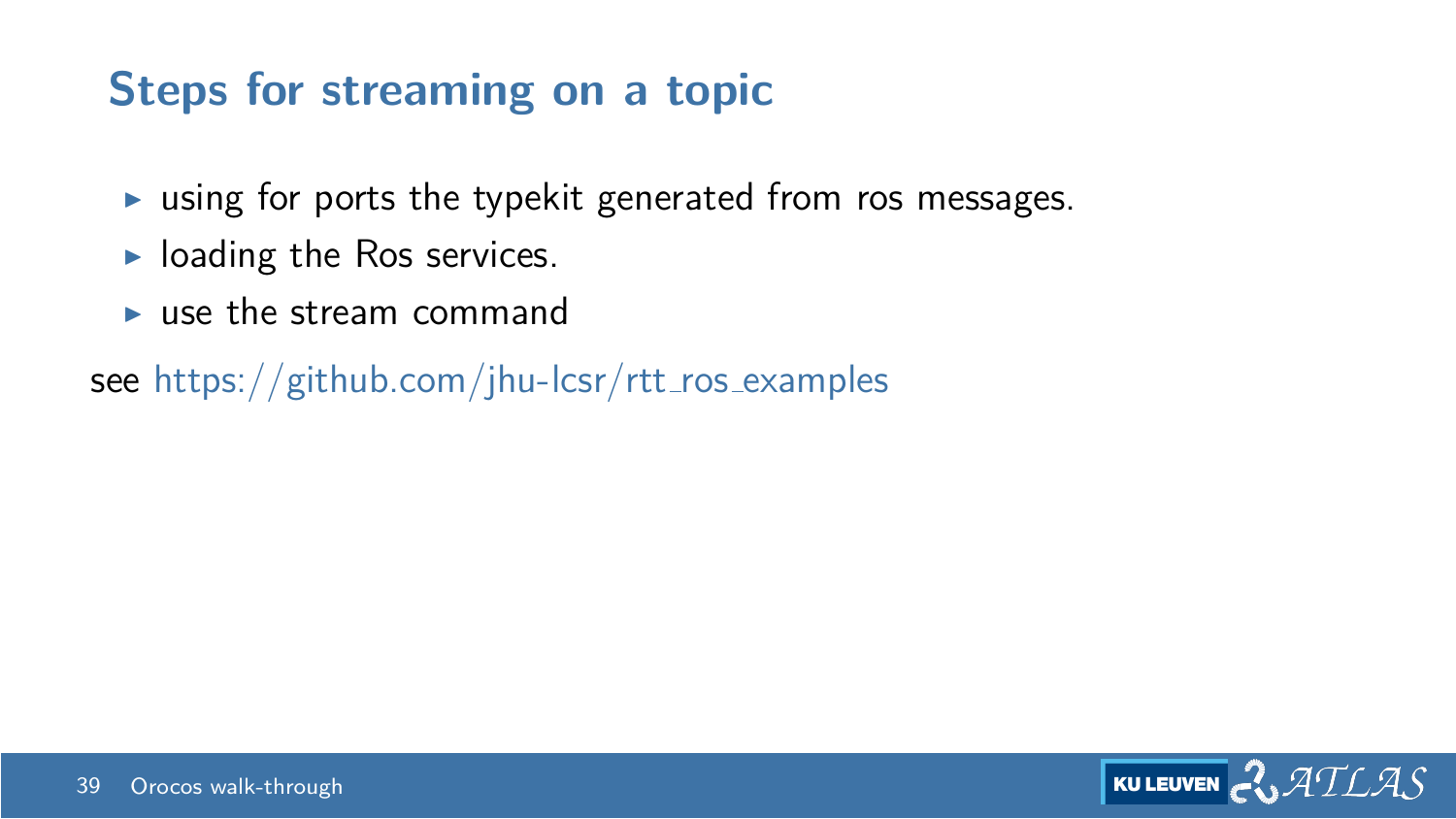#### **Integrate a ros messages-generated typekits in a component**

Using a Ros message is the same of using any other type.

```
// hpp
        \#in clude \ltstd_msgs/Float64.h>
         . . .<br>RTT : : OutputPort<std_msgs : : Float64> outport_value_ros ;
// cpp , constructor
         addPort (" outport value_ros", outport_value_ros).doc ("My output value, ros");
// cpp , update hook
         std_m s g s :: Float64 f;f. data=val :
         outport_value\_ros, write(f):
```
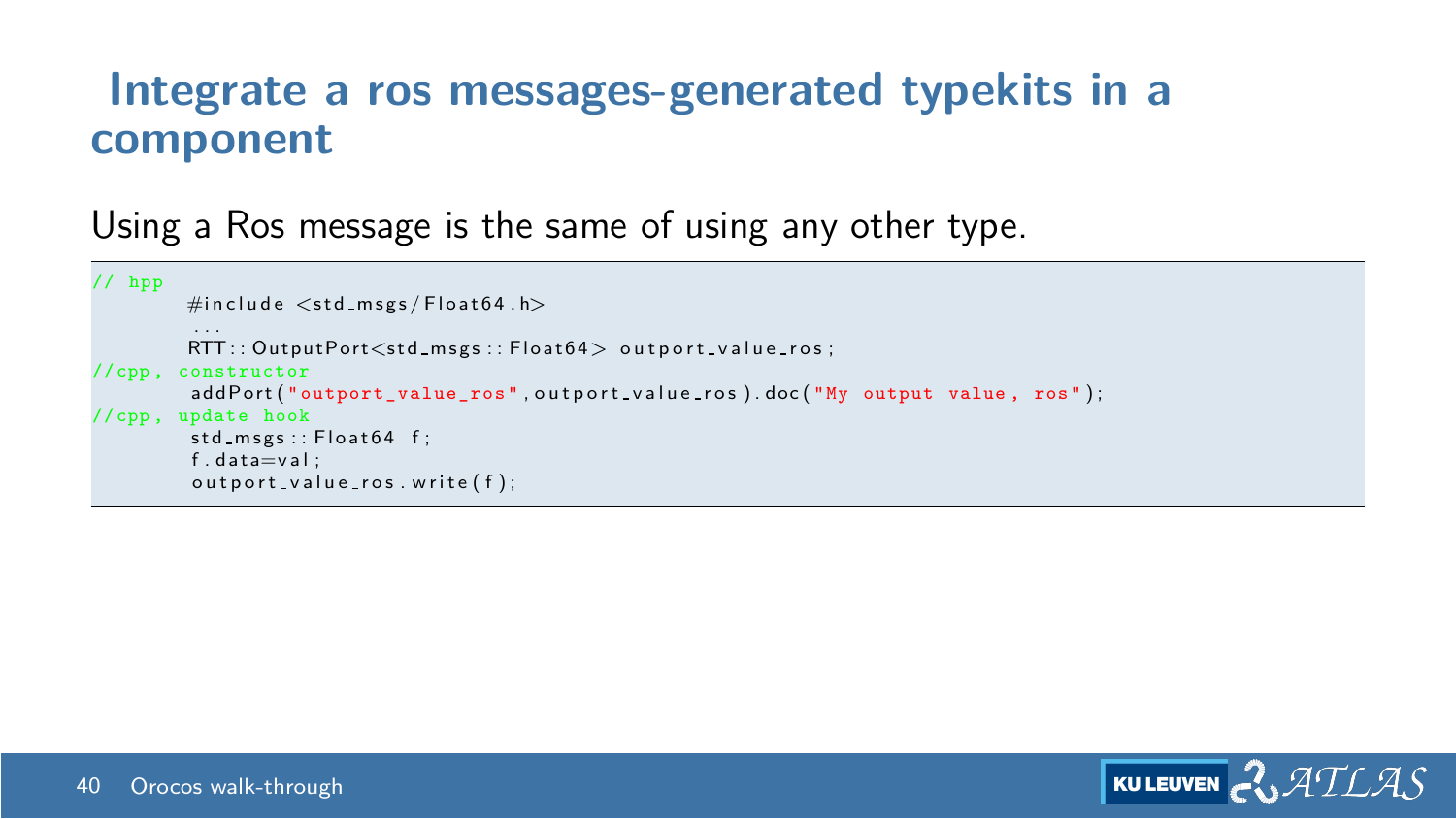## **In deployment...**

Using a Ros message is the same of using any other type.

```
import ("rtt_ros")//optional, allows to import with the dependecies of package.xml
import ("rtt_std_msgs")
\frac{1}{\pi} import ("rtt rosnode") // makes orocos a ros node. will complain if roscore is not running
import("rtt\_roscomm") // contains the topic services\ldots load, configure, \ldotsstream ("source.outport_value_ros", ros.topic ("float_out"))
```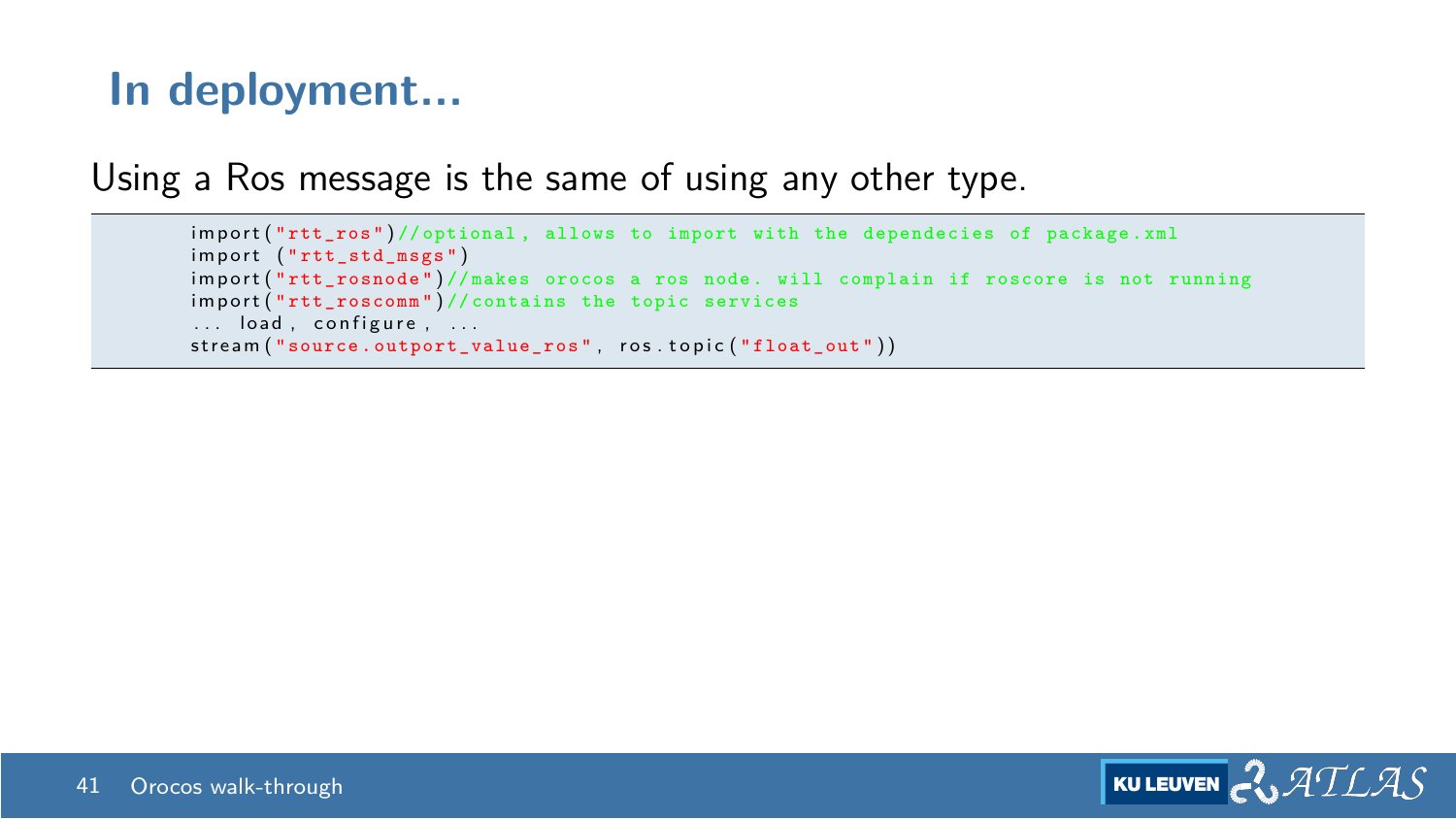## **Build a new typekit from a ROS message I**

create a Ros package with only msgs

catkin\_create\_pkg my\_custom\_msgs std\_msgs rospy roscpp

write a msg in the msg folder

 $Flost64 \times$  $F$ loat 64 v

Modify, following the instructions in CMakeLists.txt, the files

- $\blacktriangleright$  CMakeLists txt
- ▶ Package.xml

. . . and compile with catkin make.

More info: <http://wiki.ros.org/ROS/Tutorials/CreatingMsgAndSrv>